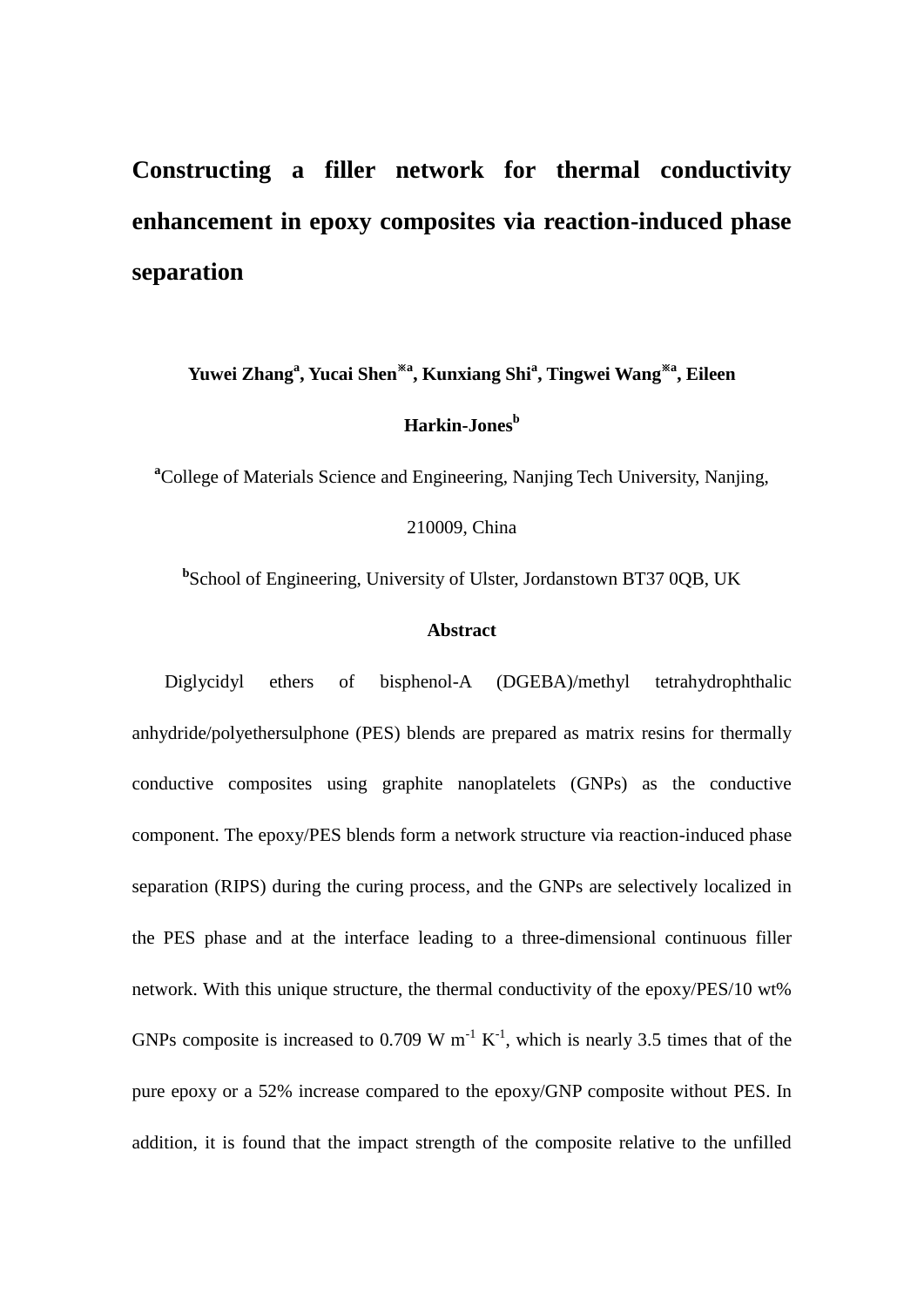material is also improved.

**Keyword:** A. Polymer-matrix composites (PMCs); B. Thermal properties; E. Cure

E-mail address: ycshen@njtech.edu.cn (Yucai Shen); wangtw@njtech.edu.cn (Tingwei

Wang)

(The author Yucai Shen contributed equally to this work and should be considered co-first authors.)

# **1. Introduction**

As the growth in development and use of electronic and electrical equipment continues unabated so also does the requirement for materials that can deal with the heat generated by such equipment. Without highly efficient thermal management, this heat generation can significantly lower lifetime and reliability of electrical components [1, 2]. Since the majority of new electronic/electrical products are today made from a polymer based material which is intrinsically thermally insulating, there is an urgent need to develop new polymeric materials that are thermally conductive [3-5].

A variety of fillers such as carbon nanotubes [6, 7], boron nitride [8-11], graphene nanoplatelets [12, 13], silicon carbide [14-16] and hybrid fillers [17-19] have been used to enhance the thermal conductivity of polymers because of their high thermal conductivity and large aspect ratio [20-23]. Various factors affect the thermal conductivity enhancement in the filled composites, such as the interfacial thermal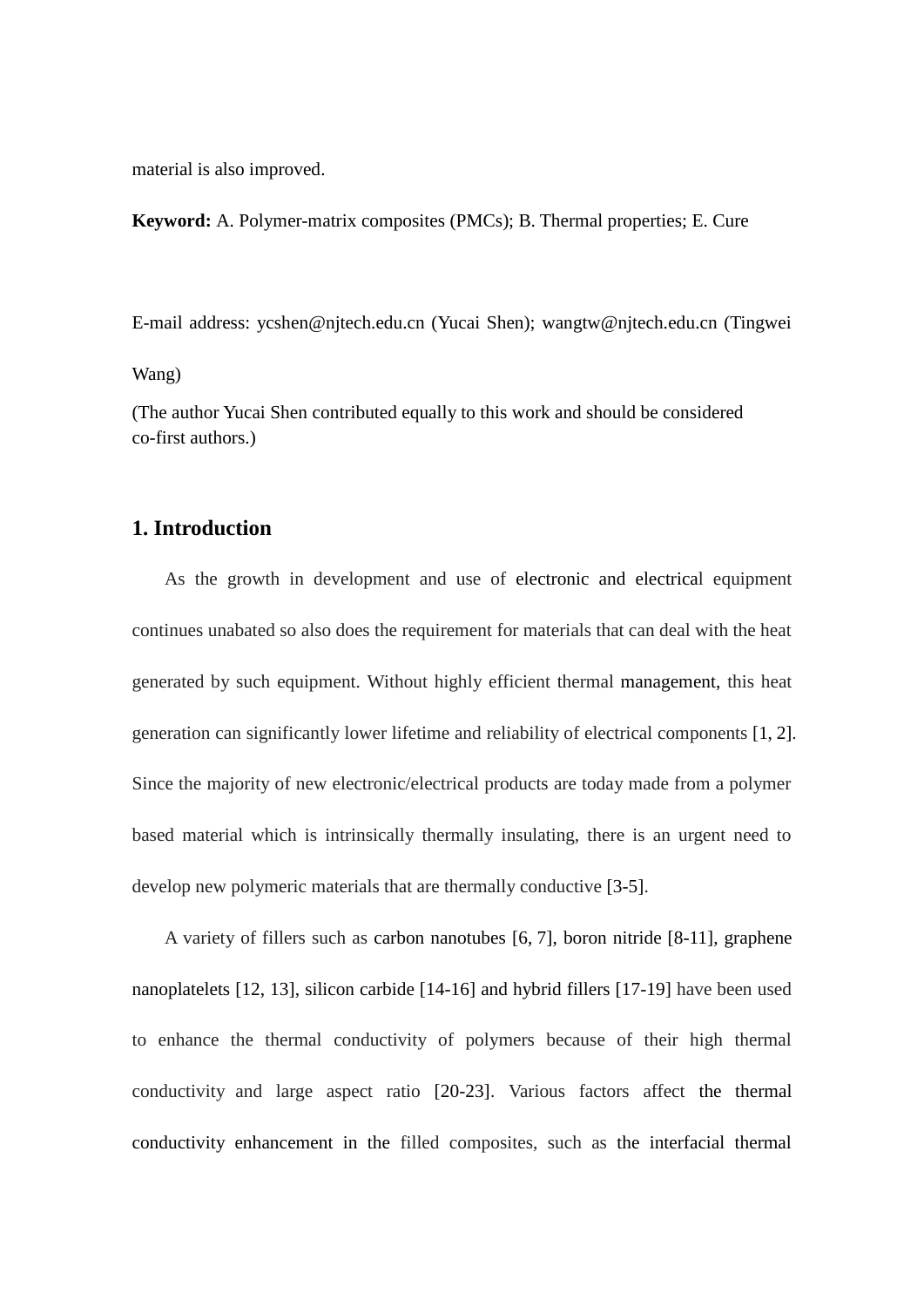resistance [24-27], the size [28, 29] and type [18, 30, 31] of fillers and the distribution of fillers [12, 32, 33].

To achieve a high thermal conductivity in a composite it is essential to achieve a network of the conductive particles in the polymer matrix [34, 35]. Building such networks in a polymer composite has been the subject of significant research effort in recent years. One method is to design a segregated structure [8, 10, 12, 33-38] including three steps: (1) fabrication of micron-sized polymer particles; (2) coating of conductive fillers onto the surface of the polymer particles; and (3) compression molding of the filler coated polymer particles. This is a relatively straightforward method but the compression moulding process itself is not commercially significant and therefore of limited interest. Another approach is to construct a freestanding filler framework as the heat transfer network, such as a graphene aerogel [39-41], BNNS aerogel [42, 43] or complex aerogel [9, 44-46], and then encasing the network in a thermosetting matrix such as epoxy. Jiang et al. [9] prepared a cellulose nanofiber supported boron nitride aerogel via sol-gel and freeze-drying, followed by casting with epoxy. The composites exhibit thermal conductivity enhancement of about 1400% at a low BNNS loading of 9.6 vol%. However, this method normally needs multiple processing steps, and it is time-consuming and difficult for large-scale fabrication.

Another approach is the selective distribution of fillers in an immiscible polymer blend with a co-continuous structure [33, 47-51], a strategy that has also been applied in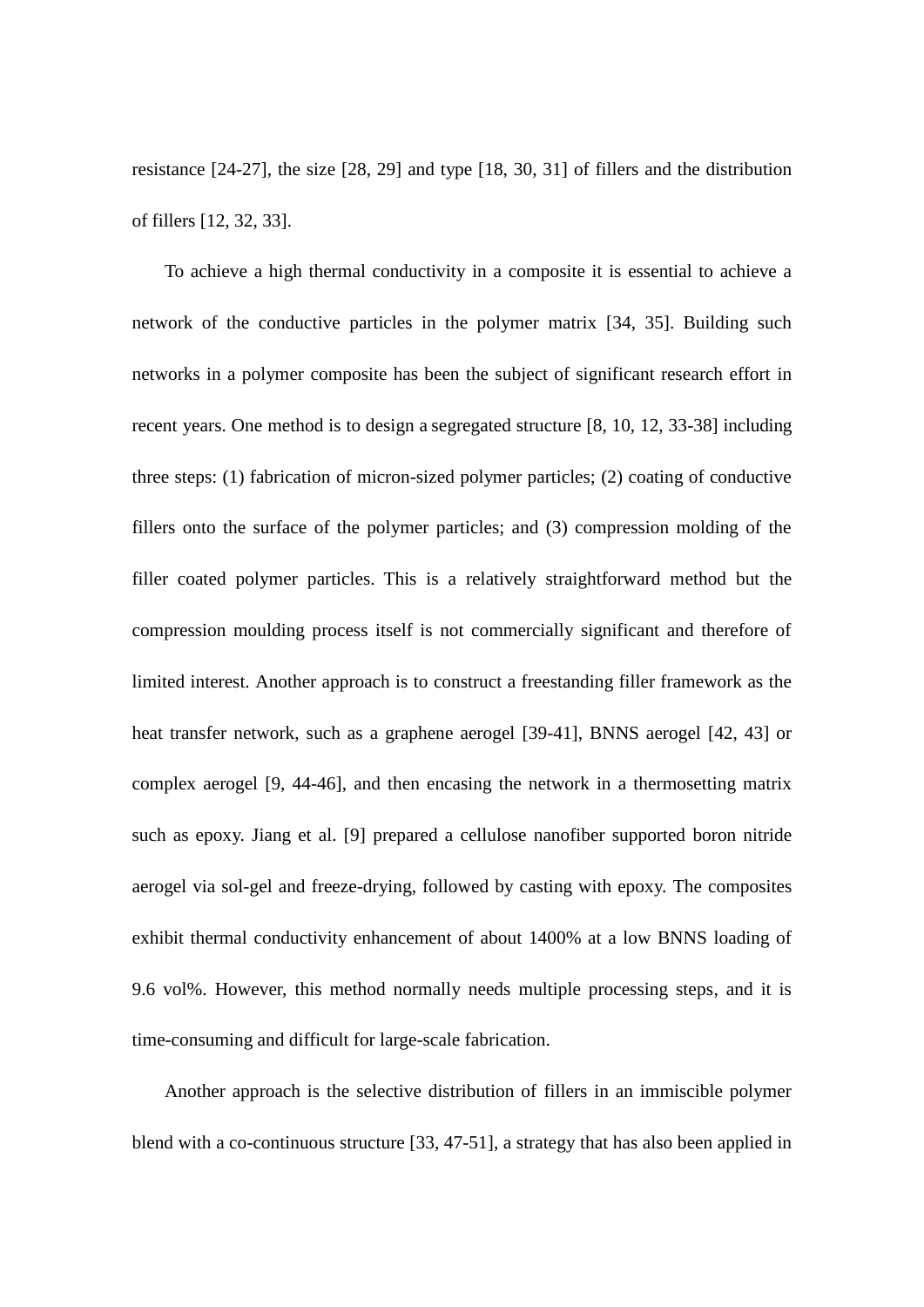the design of electrically conductive composites [52-55]. For example, it has been found that silicon carbide will aggregate in a single polymer phase in an immiscible PS/PVDF blend to form an efficient thermally conductive network [33]. Due to the simplicity of melt blending, this method has good commercial potential (to the best of our knowledge this approach is used mainly with thermoplastic/thermoplastic systems and is rarely reported for thermosetting systems). While the selective distribution of fillers at the interface can result in a continuous network of fillers at a low filler loading [32], this is not easy to achieve experimentally. One method however that offers some potential is that of reaction-induced phase separation (RIPS) of thermosetting/thermoplastic resin composite systems [56-59]. These blends can form sea-island structures, co-continuous phase structures or phase inversion structures depending on the content of thermoplastic thus offering a potential strategy for better control of the network formation in a composite. This approach is adopted in the current work whereby a polyethersulphone (PES) modified-epoxy system is selected as the matrix and graphite nanoplatelets (GNPs) selected as the thermally conductive filler to produce thermally conductive composites. The effect of GNP content on the thermal conductivity and mechanical properties of the composites is investigated. Compared to the co-continuous structures obtained in previous work, the network-density of the phase inversion structure in this paper is improved. In addition, the straightforward preparation method and ability to easily tune the thermal conductivity of the composites has good potential for scale up to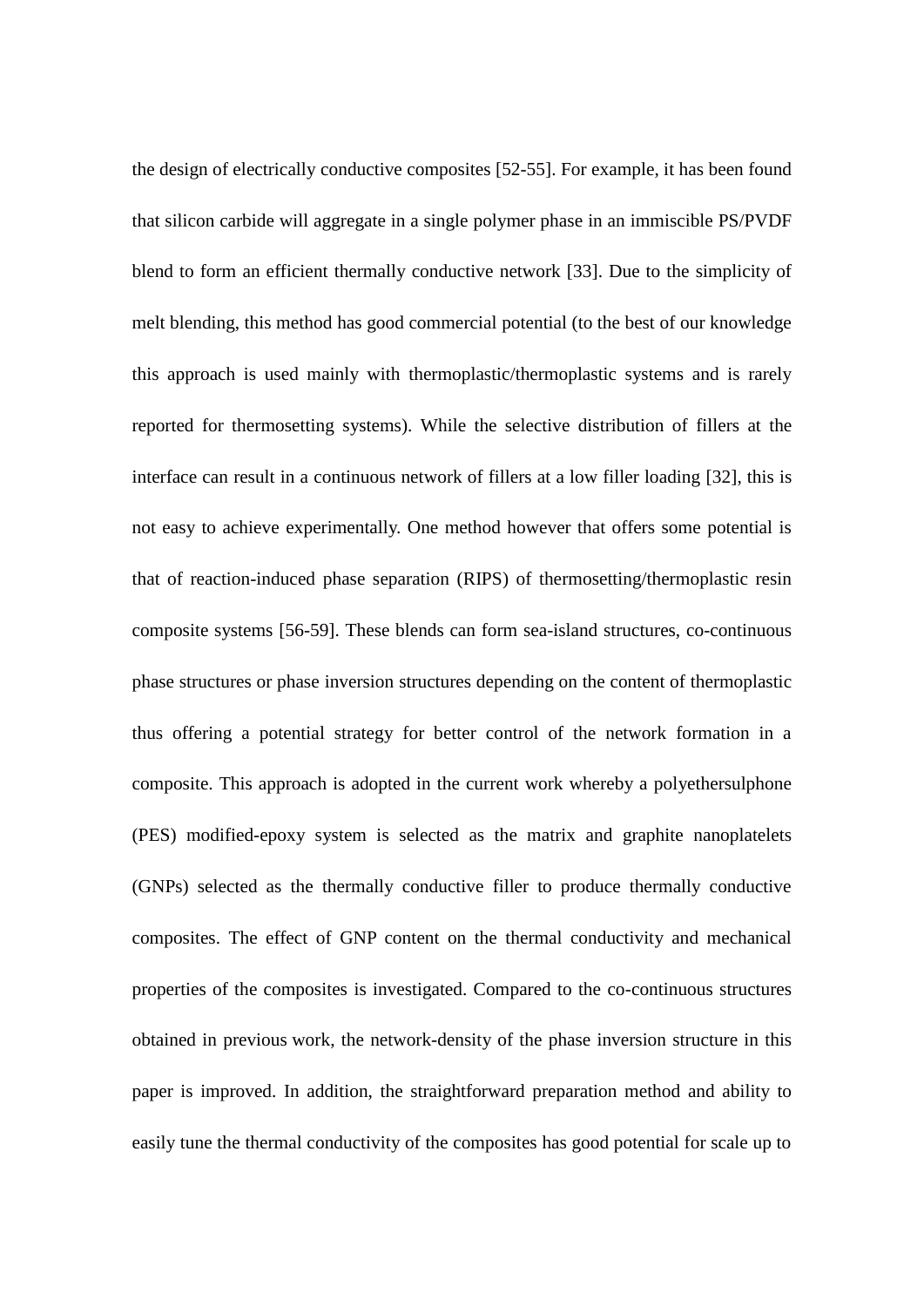more commercial applications.

# **2. Experimental**

## **2.1 Materials**

Graphite nanoplatelets (GNPs) (diameter: 5~40 μm, thickness: <100 nm, density:  $0.25 \sim 0.3$  g/cm<sup>3</sup>) were supplied by Changzhou MoZhiCui technology Co. Ltd., China. The epoxy resin was a low molar mass liquid diglycidyl ether of bisphenol A (E51) provided by Nantong Xingchen Synthetic Material Co. Ltd, China. Polyethersulfone (PES, number-average molecular weight:  $Mn = 6.7 \times 10^4$  and an intrinsic viscosity of 0.36 dL/g) was supplied by Jilin University, China. The curing agent was methyl tetrahydrophthalic anhydride (MTHPA), purchased from Zhejiang Alpha Chemical Technology Co. Ltd. 2-ethyl-4-methylimidazole (Sinopharm Group Chemical Reagent Co. Ltd., China) was used as an accelerator.

## **2.2 Composite Preparation**

The epoxy/PES/GNPs composites were made using the following procedure. Firstly, the PES powder was mixed with the liquid curing agent MTHPA at room temperature. The mixture was heated in an oil bath at  $110\text{ °C}$  for 2 h to dissolve the PES in the liquid MTHPA. After the mixture was cooled to 90  $^{\circ}$ C, the required amount of epoxy (epoxy:  $MTHPA = 5:4$ , by weight ratio) was added to the mixture under continuous stirring for 30 min. Then, different contents of GNPs (1 wt%, 3 wt%, 5 wt%, 7 wt%, 10 wt% and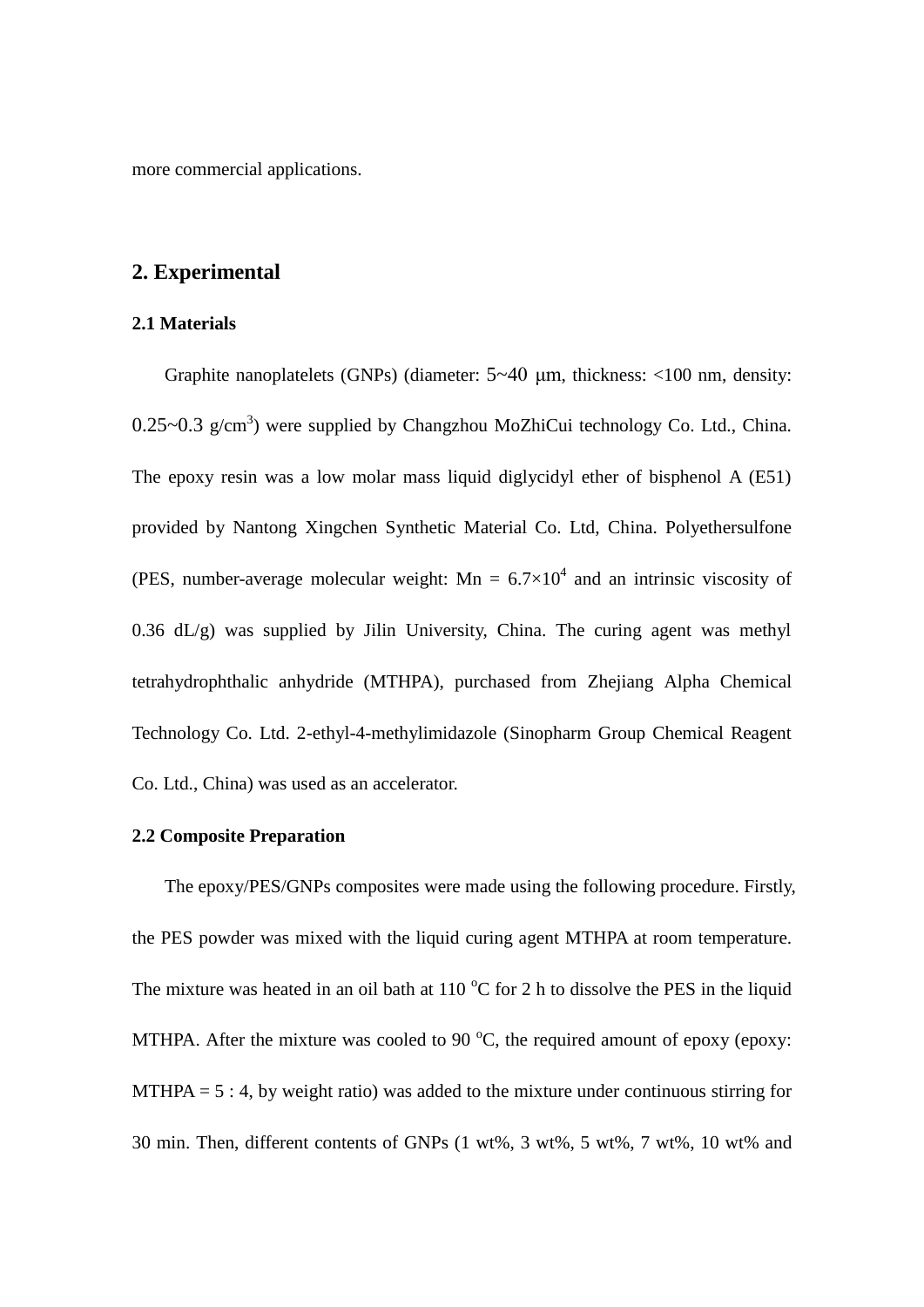15 wt% of epoxy/PES blend) were added with mechanical stirring for 30 min, and the mixture was degassed. The compositions were cured at 145  $^{\circ}$ C for 4 h. Fig. 1 shows the processing steps used to fabricate the composites. Epoxy/2-ethyl-4-methylimidazole/GNPs composites without PES were also prepared as a reference material.

## **2.3 Characterization**

## 2.3.1 Contact angle measurements

The surface tension of all the components was measured using contact angle measurements. Before the measurement, films of PES and GNPs were prepared by hot-pressing [60] and the uncured epoxy was coated on a [glass](file:///D:\Program%20Files%20(x86)\Dict\6.3.69.8341\resultui\frame\javascript:void(0);) [slide](file:///D:\Program%20Files%20(x86)\Dict\6.3.69.8341\resultui\frame\javascript:void(0);) [61]. Contact angle was measured at 25  $\degree$ C with a drop shape analysis system (DSA100, KRUSS). Measurement of a given contact angle was carried out at least 5 times. Double distilled water  $(H_2O)$  and methylene iodide  $(CH_2I_2)$  were used as probe liquids. The dispersive and polar components of the surface tension are  $22.5$  and  $50.5$  dyn cm<sup>-1</sup> for water and 48.5 and 2.3 dyn  $cm^{-1}$  for methylene iodide, respectively [62].

## 2.3.2 Thermal conductivity measurements

The thermal conductivity was measured using a Hot Disk thermal analyzer (TPS-2500), and based upon the transient plane source (TPS) method [63]. The dimension of the samples was  $30\times30\times8$  mm with the sensor placed between two similar slabs of materials. The senor supplied a heat pulse of 0.08 W for 5 s to the sample and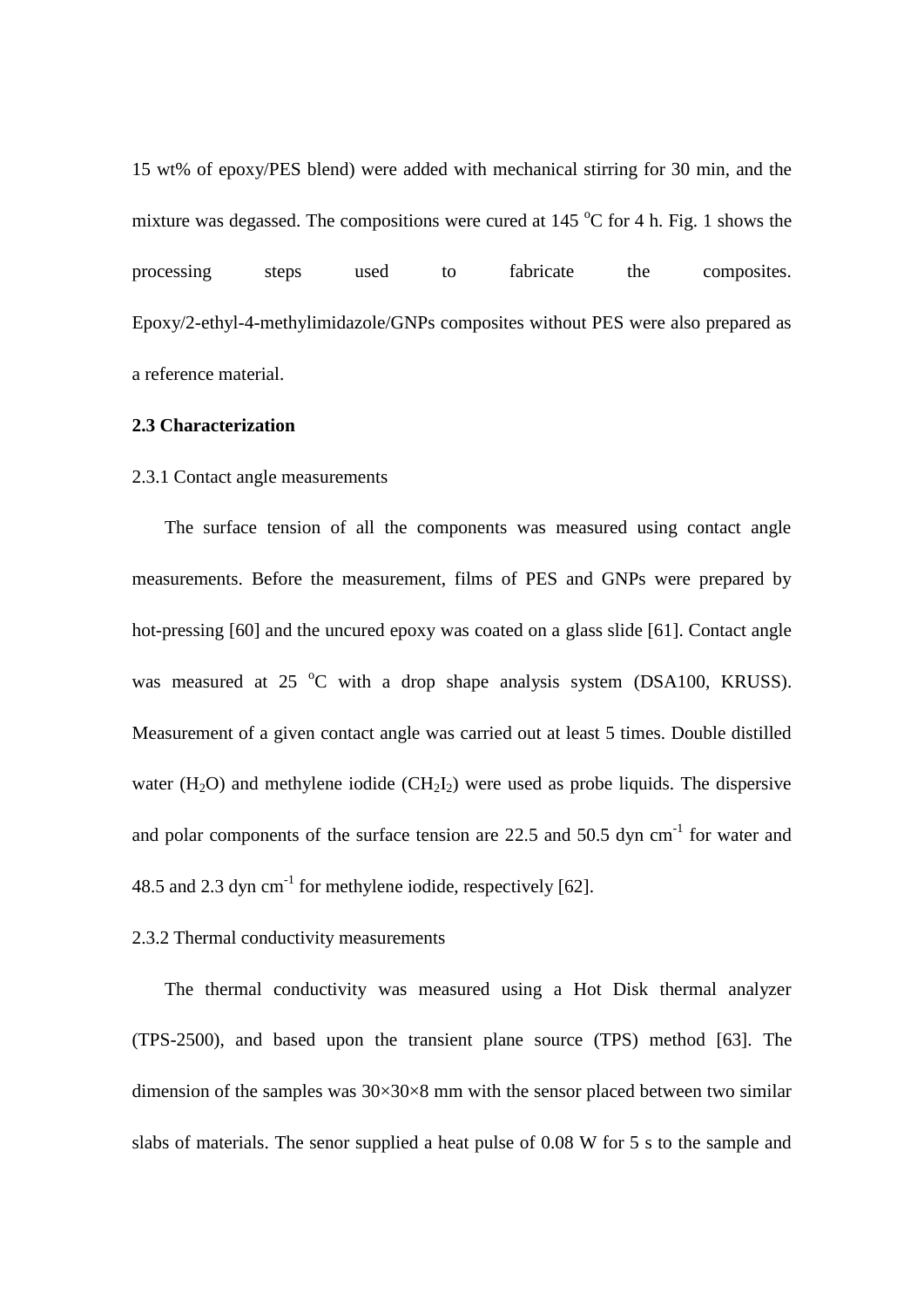the subsequent change in temperature was recorded. The thermal conductivity of the samples was obtained by fitting the data according to Gustavsson et al. [64]. The temperature of the composites was recorded using an infrared thermograph (FOTRIC 220).

2.3.3 Scanning electron microscopy (SEM), optical microscopy (OM) and transmission electron microscopy (TEM)

The microstructure of the cured epoxy blends and dispersibility of the GNPs filler were observed using a JSM-6510 scanning electron microscope (SEM, Jeol, Japan) and a metallographic microscope (Axio Observer A1m, Carl Zeiss Jena, Germany). The internal microstructure of the composites was characterized using transmission electron microscopy (TEM). The TEM measurements were performed using a Technai 12 transmission electron microscope (FEI) at an acceleration voltage of 120 kV. To prepare the SEM samples, the specimens were first fractured in liquid nitrogen and then sputter-coated with a thin layer of gold. SEM measurements were performed on a SEM (JSM-6510). To prepare the TEM samples (70 nm thickness), the composites were ultra-microtomed at room temperature using an ultramicrotome (Leica EM UC6). In order to observe the epoxy/PES blend structure, the material was sandwiched between two glass slides and cured at  $145\text{ °C}$  for 2 h and observed in transmission mode. For the epoxy/PES/GNP composite structure, the specimen was polished with emery paper and observed in reflection mode.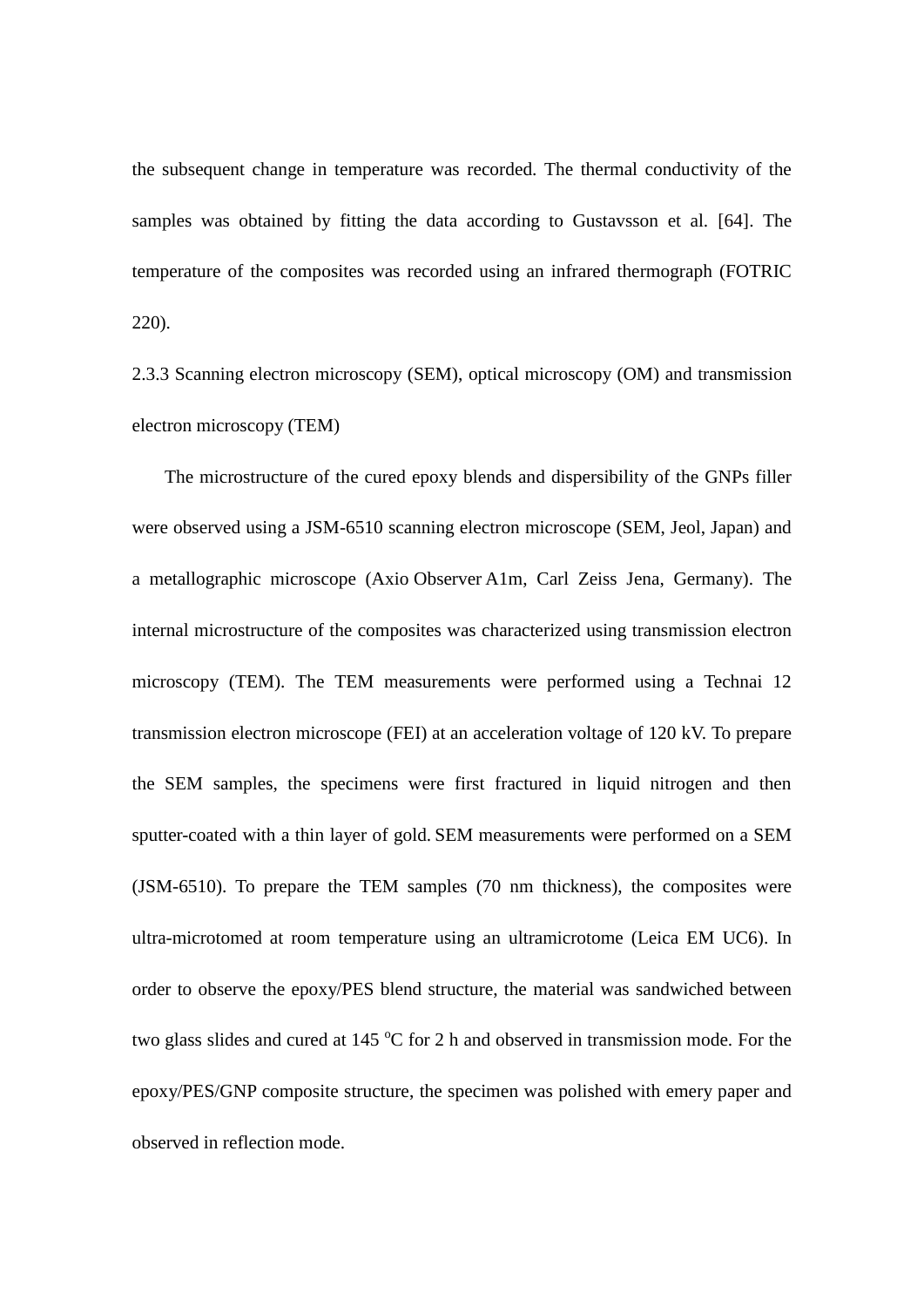#### 2.3.4 Impact strength measurement

Un-notched Izod impact testing was carried out on an Izod impact test machine (UJ-4, Chengde Machine Factory, China) according to ASTM D4812–2004.

# **3. Results and discussion**

## **3.1 Prediction for selective distribution of GNPs**

For the distribution of fillers in immiscible polymer blends, many studies have demonstrated that the factors affecting distribution of fillers are complex [65-68] and it is difficult to give a completely accurate prediction of the distribution. However, the surface tension of each component in the blend is considered an important factor for prediction of distribution. Based on thermodynamics, the wetting coefficient  $(\omega_a)$ suggested by Sumita et al. [69] is widely and relatively successfully used to forecast distribution [32, 49, 60]. Wetting coefficient  $(\omega_a)$  can be calculated according to equation (1):

$$
\omega_{a} = \frac{\gamma_{\text{GNPs-B}} - \gamma_{\text{GNPs-A}}}{\gamma_{\text{A-B}}} \tag{1}
$$

where  $\gamma_{\text{GNPs-B}}$  is the interfacial tension between the GNPs and polymer B,  $\gamma_{\text{GNPs-A}}$  is the interfacial tension between GNPs and polymer A, and  $\gamma_{A-B}$  is the interfacial tension between polymers A and B. If  $\omega_a < -1$ , GNPs will be located in polymer B. If  $-1 < \omega_a < 1$ , GNPs will be located at the interface of the blend. If  $\omega_a > 1$ , GNPs will be preferentially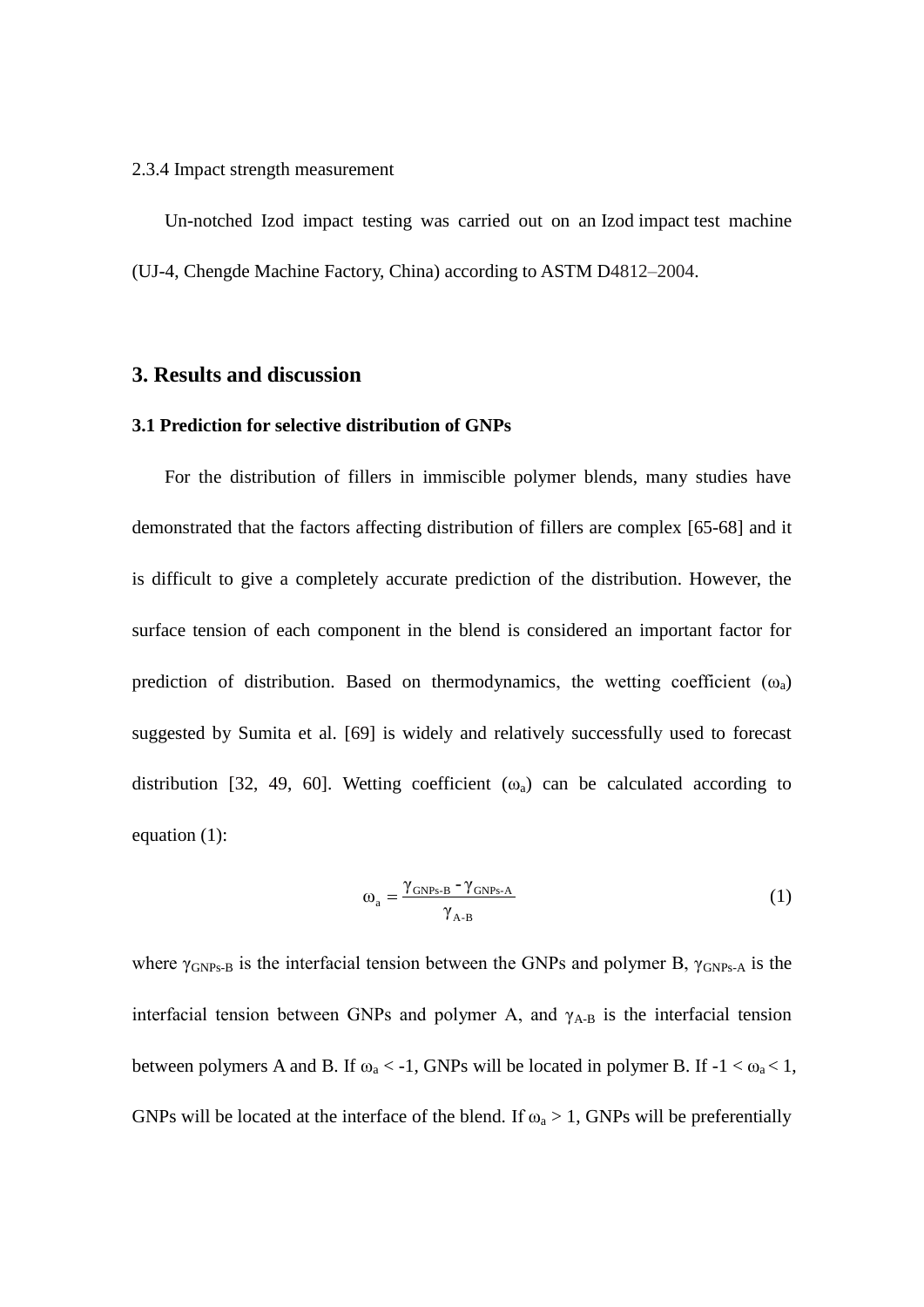located in polymer A.

The interfacial tension between two components,  $\gamma_{A-B}$ , can be calculated using the harmonic mean equation and the geometric mean equation [70].

The harmonic mean equation:

$$
\gamma_{A-B} = \gamma_A + \gamma_B - 4 \left( \frac{\gamma_A^d \gamma_B^d}{\gamma_A^d + \gamma_B^d} + \frac{\gamma_A^p \gamma_B^p}{\gamma_A^p + \gamma_B^p} \right) \tag{2}
$$

and the geometric mean equation:

$$
\gamma_{A-B} = \gamma_A + \gamma_B - 2\left(\sqrt{\gamma_A^d \gamma_B^d} + \sqrt{\gamma_A^p \gamma_B^p}\right)
$$
 (3)

where  $\gamma_i$  is the surface tension of component i.  $\gamma_i^d$  is the dispersive portion of the surface tension of component i, and  $\gamma_i^p$  is the polar portion of the surface tension of component i.

Surface tension,  $\gamma_i$ , is the sum of  $\gamma_i^d$  and  $\gamma_i^p$ , and can be calculated from the contact angle  $\Theta$ . The relationship between  $\Theta$  and  $\gamma_i$  is described using Owens-Wendt [71].

$$
\gamma_{\rm L} (1 + \cos \theta) = 2 \sqrt{\gamma_{\rm s}^{\rm d} \gamma_{\rm L}^{\rm d}} + 2 \sqrt{\gamma_{\rm s}^{\rm p} \gamma_{\rm L}^{\rm p}} \tag{4}
$$

where  $\gamma_L$  is the surface tension of the liquid and  $\gamma_L^d$  and  $\gamma_L^d$  are the dispersive and polar portions, respectively, of the liquid's surface tension.

The contact angles of  $H_2O$  on the surfaces of PES, epoxy and GNPs were 73.0°, 58.5 $^{\circ}$ , and 71.7 $^{\circ}$ , respectively. The CH<sub>2</sub>I<sub>2</sub> contact angles on the surfaces of PES, epoxy and GNPs were  $50.5^{\circ}$ ,  $22.7^{\circ}$  and  $28.8^{\circ}$ , respectively. The surface energies were calculated using Equation (4) and are shown in Table 1). The interfacial tensions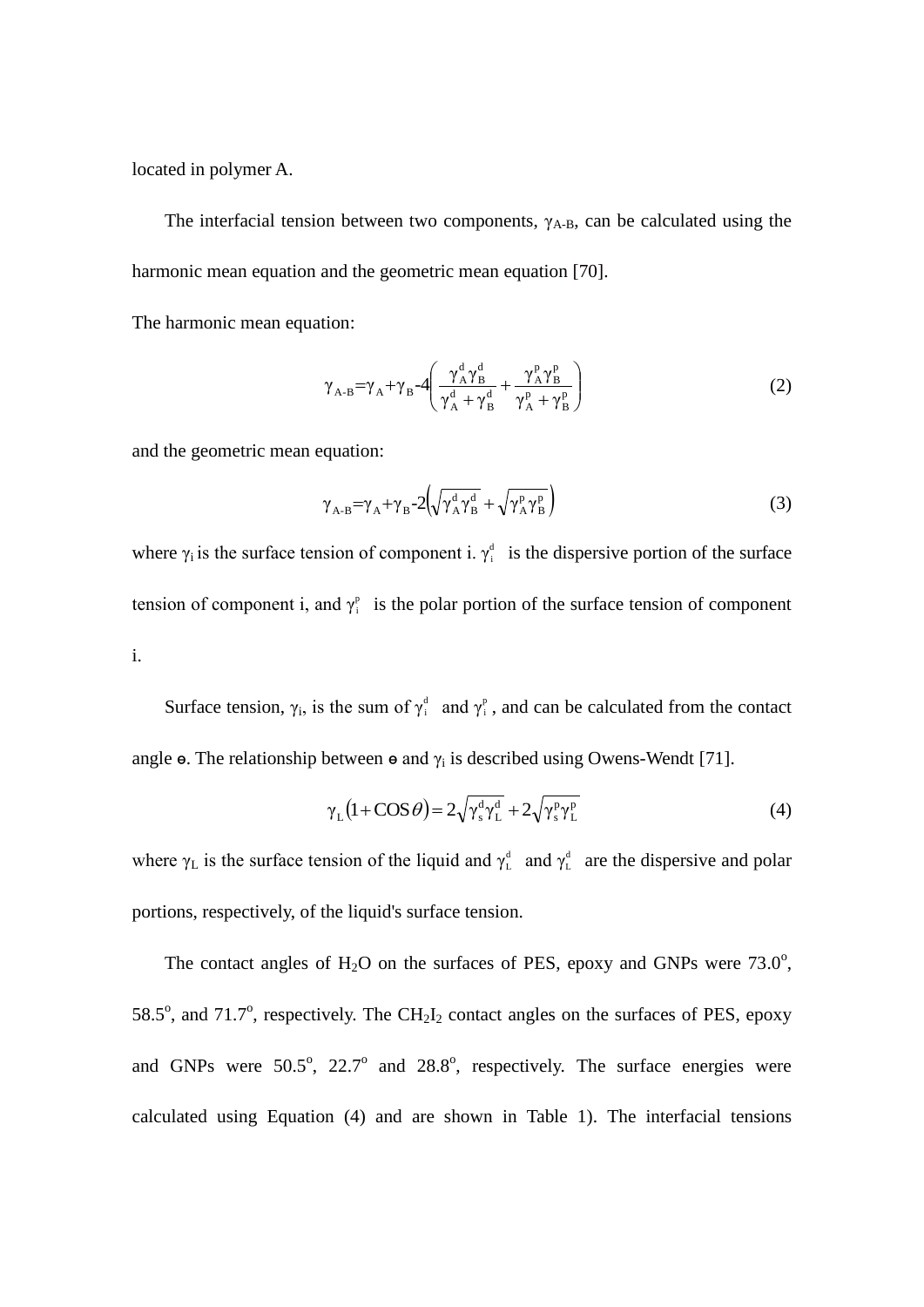between each of the components were calculated according to Equation (2) and (3), and are shown in Table 2. Finally, wetting coefficient data for the epoxy/PES blends filled with GNPs were calculated according to Equation (1), and are shown in Table 3.

The value of wetting coefficient data lies between  $-1$   $-1$ , hence it is predicted that the GNPs will tend to be selectively located at the interface of the PES phase and the epoxy phase.

#### **3.2 Microstructure of the epoxy/PES blends**

The morphologies of cured composites at various epoxy/PES weight ratios (epoxy/PES =  $10w/1w$ ,  $10w/2w$ ,  $10w/3w$ ) were characterized using OM (Fig. 2). At 10 wt% of epoxy, the PES formed a large number of small domains (Fig. 2a); at 20 wt%, a co-continuous phase structure was observed (Fig. 2b); and at 30 wt%, phase inversion occurred (i.e., epoxy forms small phase domains throughout the PES matrix) (Fig. 2c).

Fig. 3 shows the phase inversion structure of the fractured surface of epoxy/PES (epoxy/ $PES = 10w/3w$ ). The phase components were analyzed using SEM and energy dispersive spectrometry [72]. The results reveal that the network phase (area 2) contains a greater amount of sulfur compared to the isolated spherical domain phase (area 1), meaning that the network phase is the PES phase, and the isolated spherical domain phase is the epoxy phase. Among the epoxy/PES compositions, epoxy/PES (epoxy/PES  $= 10w/3w$ ) was chosen as a suitable matrix composition, because a phase inversion structure was expected to be a favorable template for distributing GNPs to form an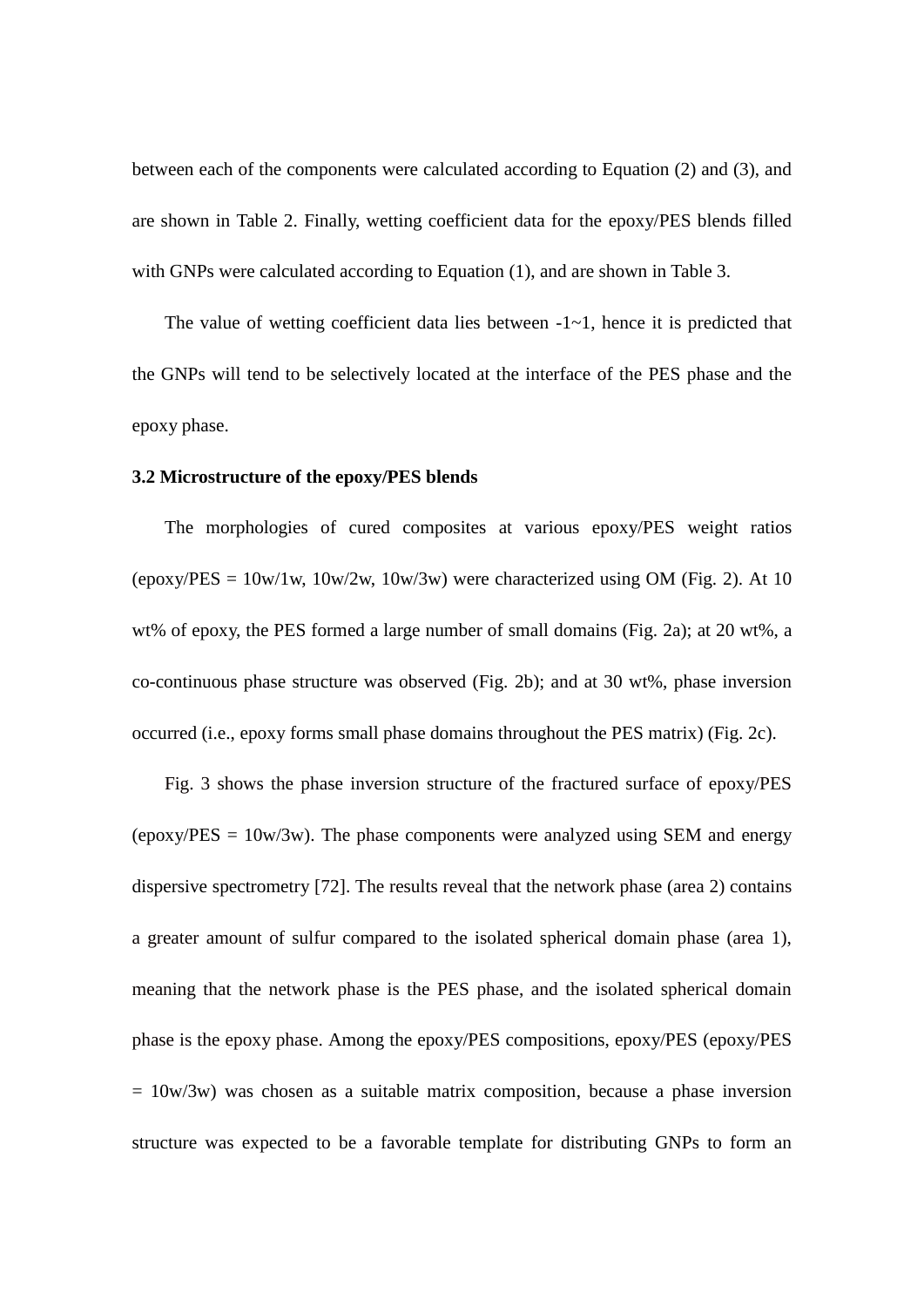effective network.

#### **3.3 Microstructures of epoxy/PES/GNP composites**

Fig. 4 shows the cross-section of the epoxy/PES/GNP and epoxy/GNP composites with various filler content. In the epoxy/PES/GNPs composites (Fig. 4A~D), it can be seen that PES formed a continuous phase in the blends and GNPs were observed in it. In other words, the GNPs were selectively distributed at the interface of the blends or in the PES phase. Additionally, the cross-section images demonstrate that GNPs gradually contact with each other to form a filler pathway with increasing GNP content. When GNP content increased to 10 wt%, the GNPs tended to connect together to construct a filler network. However, a further increase in GNP content (15 wt%) led to significant changes in the morphology of the composite, and only a few epoxy domains are clearly observed in Fig. 4D. This occurs because when the GNP content reaches 15 wt%, the difference in matrix viscosity increases rapidly and the compatibility of the matrix changes, which in turn leads to an incomplete phase inversion structure, as shown in Fig. 4D and Fig. 5D. This means that a 3D interconnected template is not formed and thus a 3D interconnected filler network is not formed [52, 73]. For comparison, the distribution of GNPs in the epoxy composites without PES is random, as shown in Fig. 4a~d.

Due to the reflective characteristic of GNPs, the distribution of GNPs can also be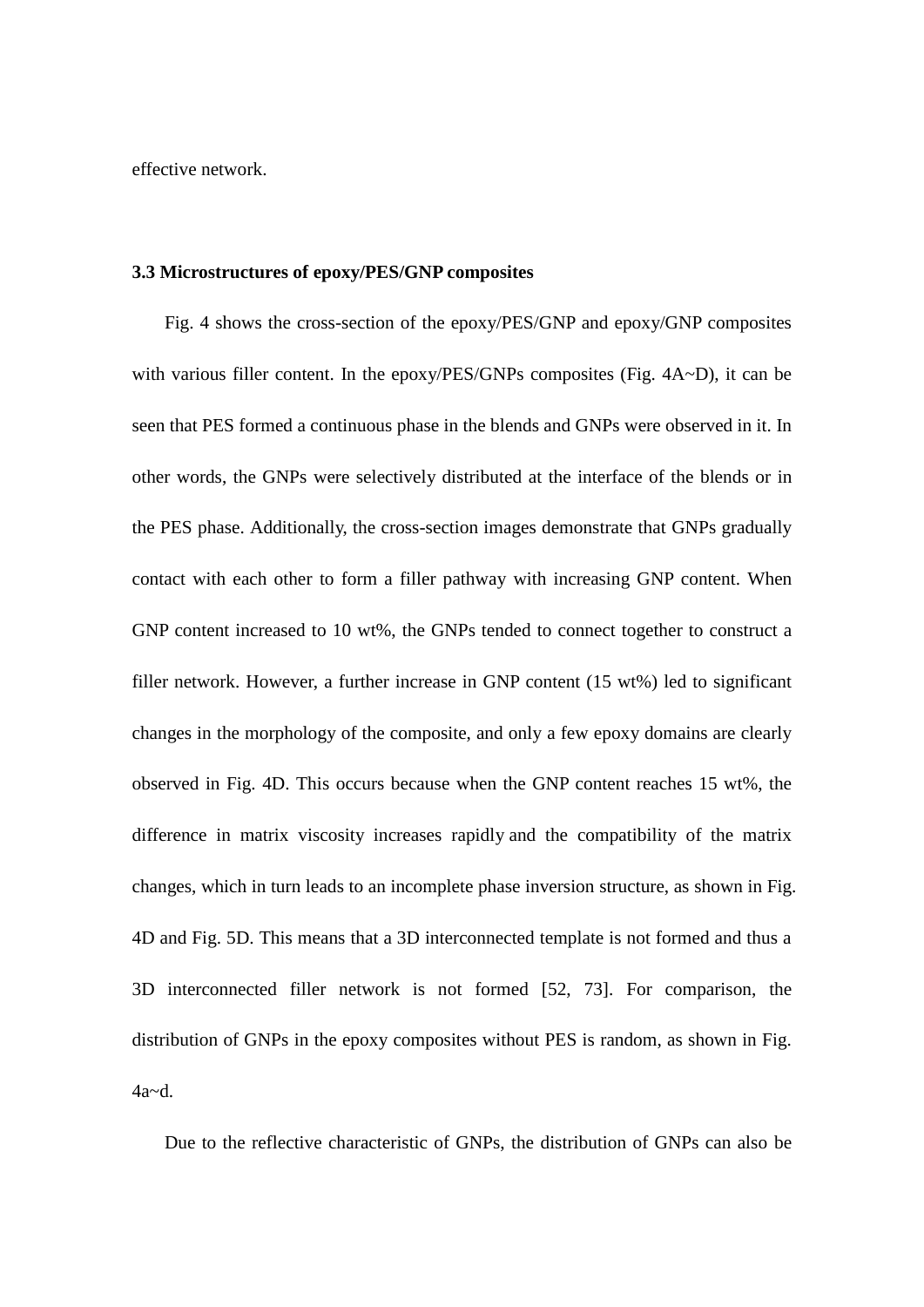clearly observed by OM as shown in Fig. 5. In Fig. 5A and 5B, the arrows indicate the locations of GNPs (GNPs are observed as white spots under xenon lamp irradiation), the filler network structure has not yet been built. When the filler content reaches 10 wt%, the filler network is formed. These results are consistent with the SEM observations.

Both SEM and OM images provide a powerful and direct proof of GNP network formation throughout the entire matrix, but TEM is required to observe the detailed location of GNPs.

The selective distribution of GNPs in the composites was visualized using TEM (Fig. 6). The dark gray domain is the PES phase, whereas the light gray domain is the epoxy phase. GNPs (shown by arrows) are located at the interface, and also in the PES phase near the interface which may have resulted from a smaller interfacial tension between the PES and GNPs. This observation is generally consistent with the prediction based on wetting coefficient.

#### **3.4 Thermal conductivity of epoxy/PES/GNPs composites**

Fig. 7 shows the thermal conductivities of epoxy/GNPs and epoxy/PES/GNPs  $(epoxy/PES = 10w/3w)$  composites with different GNPs content.

The thermal conductivity of epoxy/PES/GNPs composites and epoxy/GNPs composites are relatively close when the GNPs content is small (1~7 wt%). However, significant enhancement was observed in the thermal conductivity of epoxy/PES/GNPs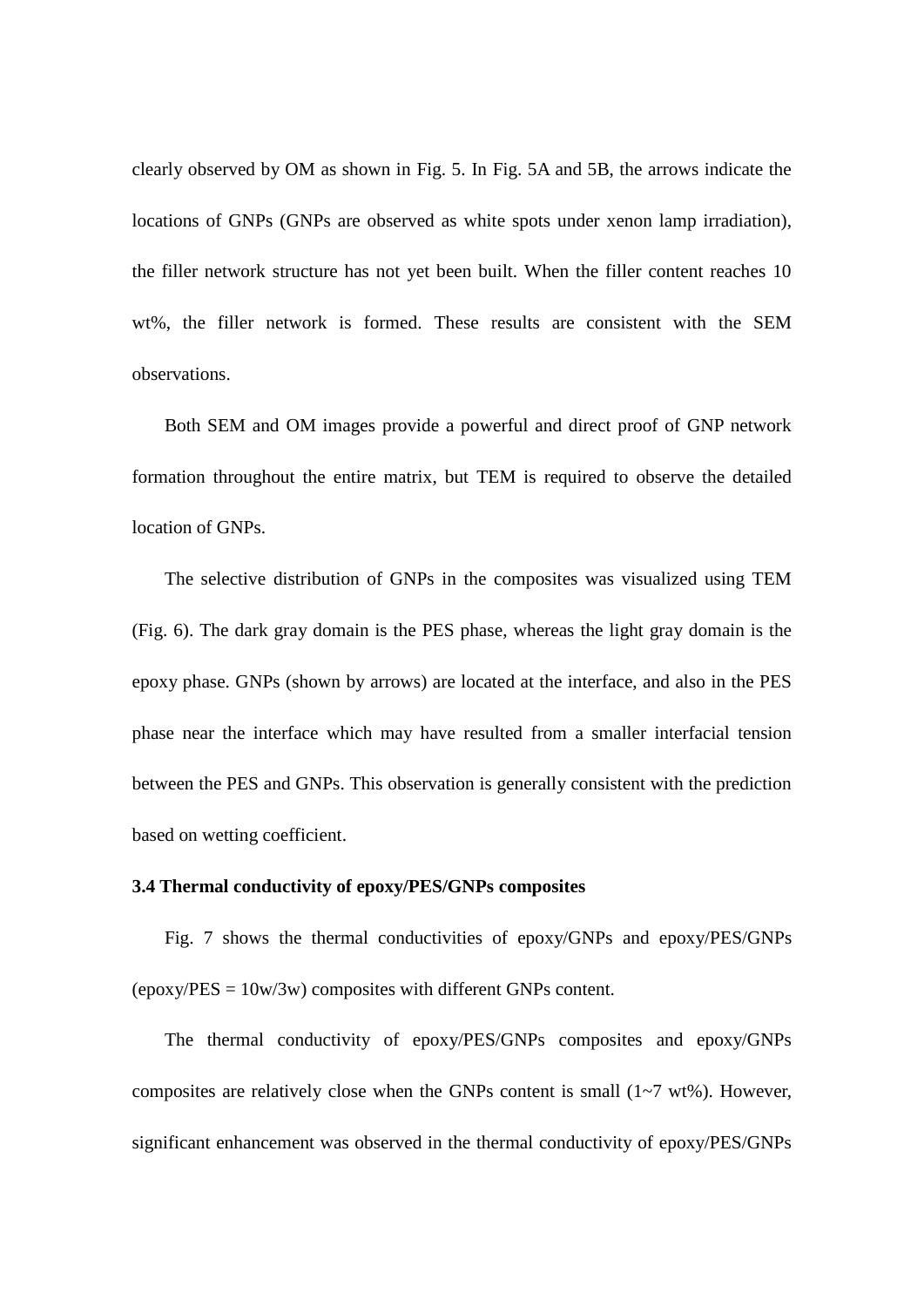composites as GNPs content increased to 10 wt% comparing with epoxy/GNPs composites at the same filler loading. This demonstrates that 10 wt% GNPs content may be a critical level for these epoxy composites. At small GNPs content, there are insufficient GNPs to form a percolated, thermally conductive pathway. With further increases in GNPs content, thermal conductivity in epoxy/PES/GNPs composites increases remarkably. This is attributed to the formation of a three-dimensional filler network via RIPS. Therefore, improved thermal conductivity of epoxy composites can be achieved efficiently by the formation of filler network via RIPS, i.e. the thermal transfer efficiency per unit mass of filler is increased by this strategy.

In order to demonstrate the thermal performance of epoxy/PES/10 wt% GNPs composites, the surface temperature variations of the composites with time during heating were recorded using an infrared thermograph. All the samples were placed on a hot stage at 80 °C. The epoxy/PES/10 wt% GNPs composite has a much better thermal response due to its higher thermal conductivity, and the surface temperature of epoxy/PES/10 wt% GNPs composite continuously increases with time, at a higher rate, as shown in Fig. 8. These results illustrate that epoxy/PES/10 wt% GNPs composite has enhanced thermal conductivity.

### **3.5 Impact strength of epoxy/PES/GNPs composites**

The impact strength of epoxy/PES/GNPs composites is shown in Table 4. It can be seen that the impact strength of pure epoxy and epoxy/PES without GNPs have little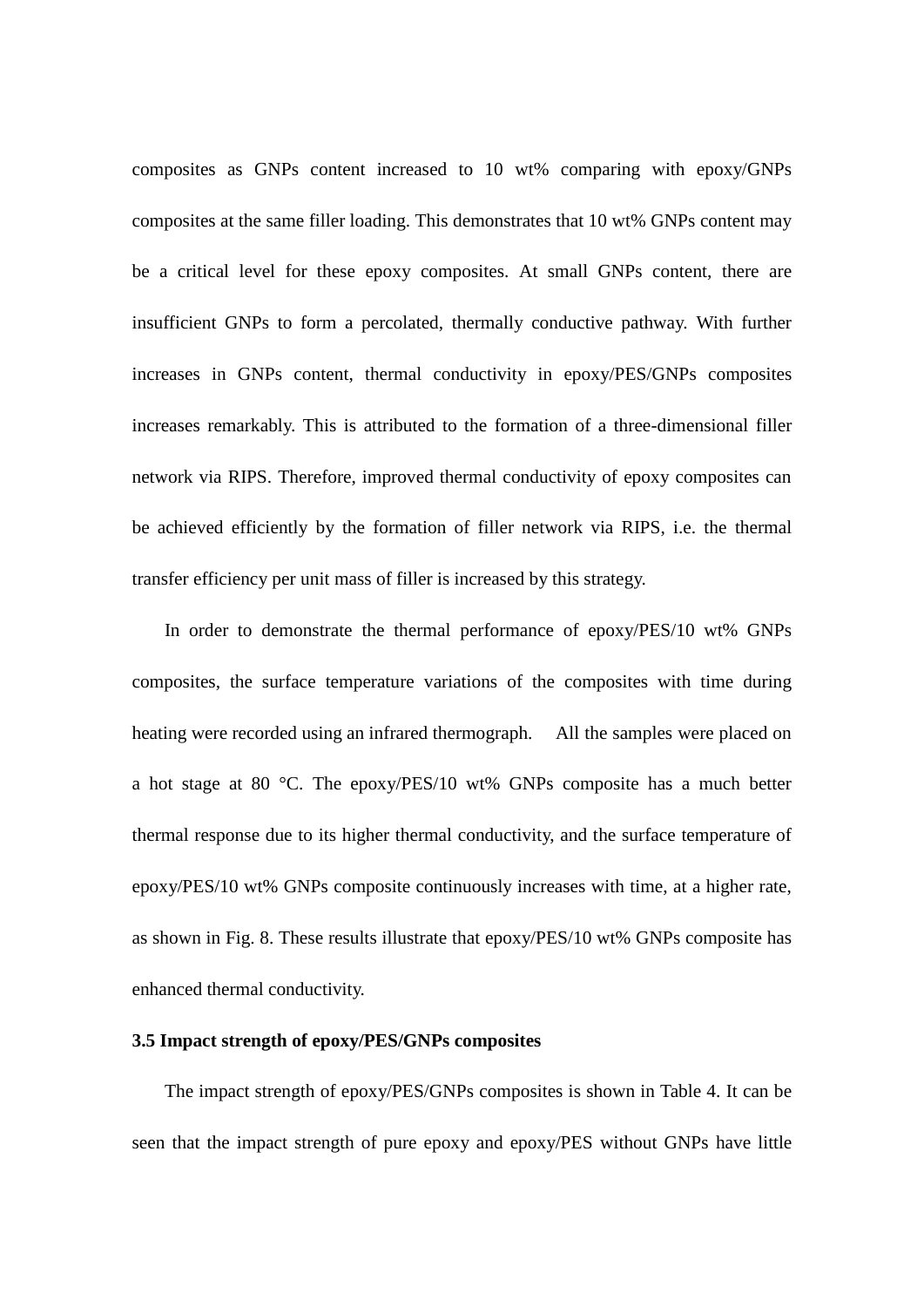differences, but the impact strength of epoxy composites with  $1\nu$ -10 wt% GNPs increases by 10~30% relative to pure epoxy. The GNPs which are located at the interface and in PES phase near the interface, may have enhanced the binding force of the interface and the toughness of the PES phase [74]. However, when the GNPs content reaches 15 wt%, the impact strength decreases again. This may be due to aggregates of GNPs acting as stress concentrators [25].

# **4. Conclusions**

Using RIPS, an epoxy/PES blend can form a phase inverted structure. This phase inverted structure functions as a template for GNPs to form a three-dimensional connected network structure. The self-assembled structure of GNPs within the PES phase leads to a composite with a high thermal conductivity at a relatively low GNPs loading. This concept is illustrated in Fig. 9. Impact strength tests indicate that mechanical properties of these composites are not compromised.

## **Acknowledgments**

The authors are grateful for the support and funding from the Natural Science Foundation of Jiangsu Province (BK20150956), National Natural Science Foundation of China (No. 51703096), and the Priority Academic Program Development of Jiangsu Higher Education Institutions (PAPD).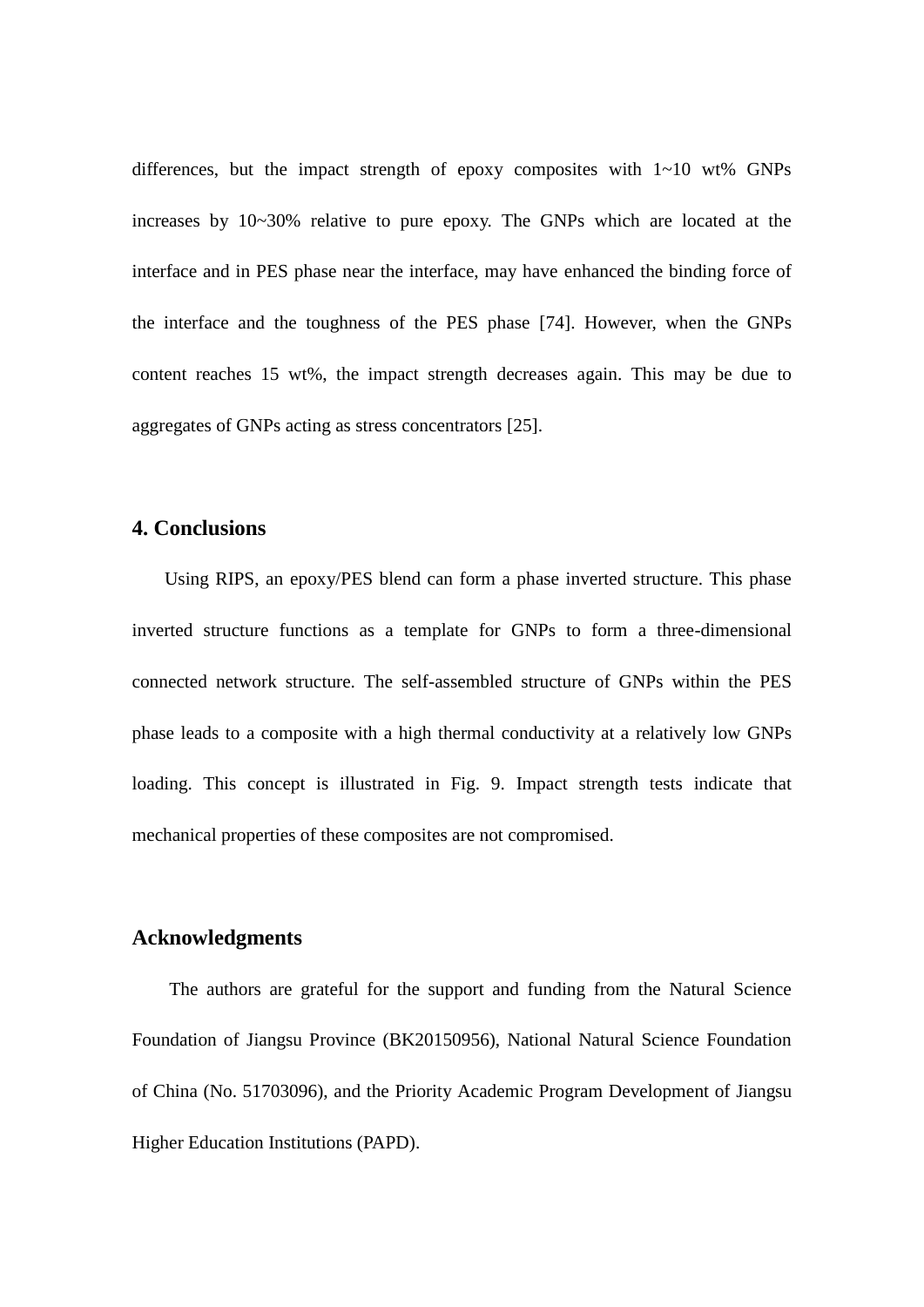# **Reference**

[1] Zhi C, Bando Y, Tang C, Kuwahara H, Golberg D. Large-scale fabrication of boron nitride nanosheets and their utilization in polymeric composites with improved thermal and mechanical properties. Adv Mater 2009; 21(28): 2889-93.

[2] Moore A L, Shi L. Emerging challenges and materials for thermal management of electronics. Mater Today 2014; 17(4): 163-74.

[3] Shan X, Liu Y, Wu Z, Liu H, Zhang Z, Huang R, et al. Preparation and property study of graphene oxide reinforced epoxy resin insulation nanocomposites with high heat conductivity. IOP Conference Ser Mater Sci Eng 2017; 171(1): 12151.

[4] Kholmanov I, Kim J, Ou E, Ruoff R S, Shi L. Continuous carbon nanotube–ultrathin graphite hybrid foams for increased thermal conductivity and suppressed subcooling in composite phase change materials. Acs Nano 2015; 9(12): 11699-707.

[5] Kuang Z, Chen Y, Lu Y, Liu L, Hu S, Wen S, et al. Fabrication of highly oriented hexagonal boron nitride nanosheet/elastomer nanocomposites with high thermal conductivity. Small 2015; 11(14): 1655-9.

[6] Ding P, Zhuang N, Cui X, Shi L, Song N, Tang S. Enhanced thermal conductive property of polyamide composites by low mass fraction of covalently grafted graphene nanoribbons. J Mater Chem C 2015; 3(42): 10990-7.

[7] Zhang W, Xu X, Yang J, Huang T, Zhang N, Wang Y, et al. High thermal conductivity of poly(vinylidene fluoride)/carbon nanotubes nanocomposites achieved by adding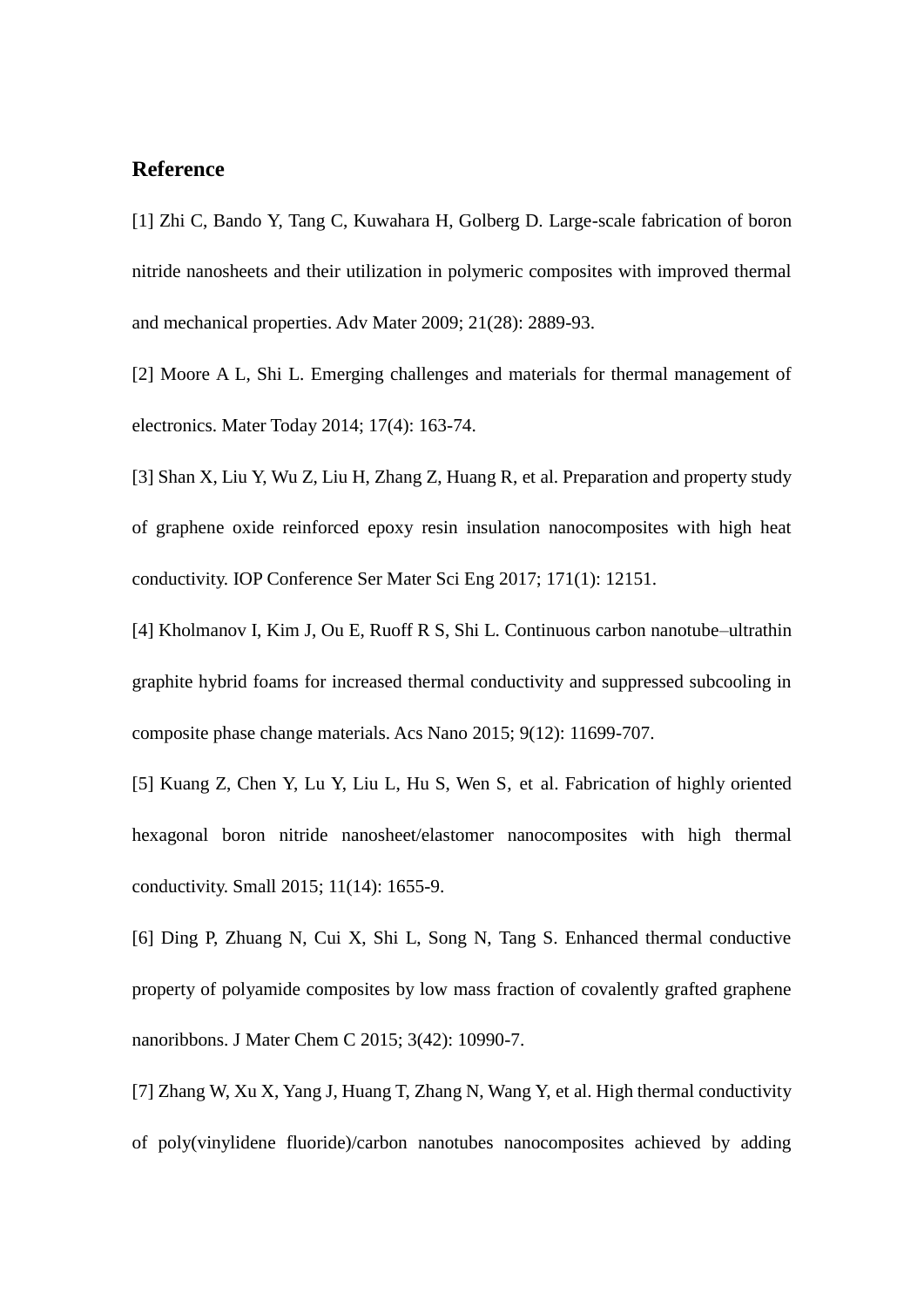polyvinylpyrrolidone. Compos Sci Technol 2015; 106: 1-8.

[8] Jiang Y, Liu Y, Min P, Sui G. BN@PPS core-shell structure particles and their 3D segregated architecture composites with high thermal conductivities. Compos Sci Technol 2017; 144: 63-9.

[9] Chen J, Huang X, Zhu Y, Jiang P. Cellulose nanofiber supported 3d interconnected bn nanosheets for epoxy nanocomposites with ultrahigh thermal management capability. Adv Funct Mater 2017; 27(5): 1604754.

[10] Wang X, Wu P. Preparation of highly thermally conductive polymer composite at low filler content via a self-assembly process between polystyrene microspheres and boron nitride nanosheets. Acs Appl Mater Inter 2017; 9(23): 19934-44.

[11] Li Y, Xu G, Guo Y, Ma T, Zhong X, Zhang Q, et al. Fabrication, proposed model and simulation predictions on thermally conductive hybrid cyanate ester composites with boron nitride fillers. Compos Part A - Appl Sci 2018; 107: 570-8.

[12] Wu K, Lei C, Huang R, Yang W, Chai S, Geng C, et al. Design and preparation of a unique segregated double network with excellent thermal conductive property. Acs Appl Mater Inter 2017; 9(8): 7637-47.

[13] Bai Q, Wei X, Yang J, Zhang N, Huang T, Wang Y, et al. Dispersion and network formation of graphene platelets in polystyrene composites and the resultant conductive properties. Compos Part A - Appl Sci 2017; 96: 89-98.

[14] Gu J, Lv Z, Wu Y, Zhao R, Tian L, Zhang Q. Enhanced thermal conductivity of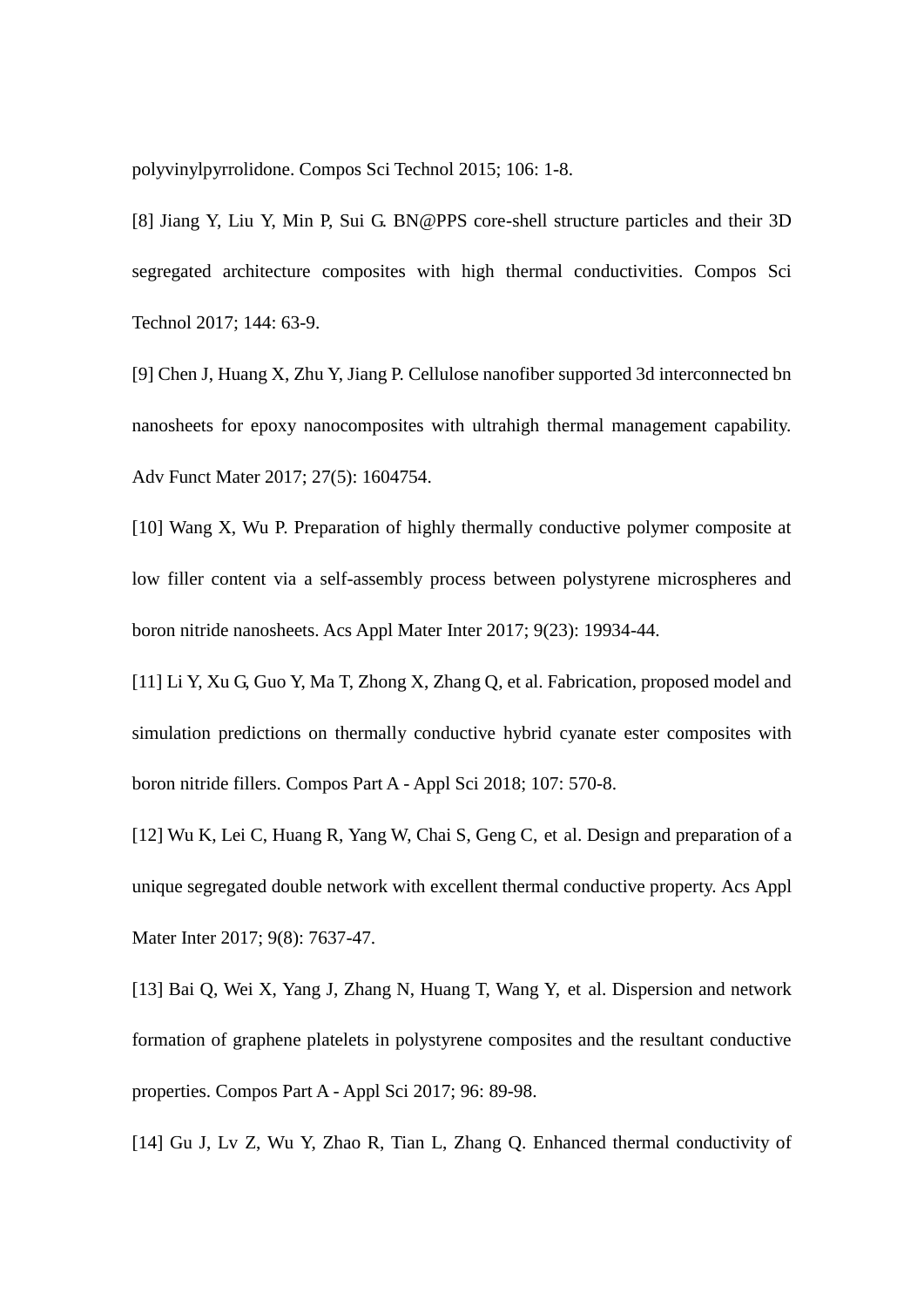SiCp/PS composites by electrospinning-hot press technique. Compos Part A - Appl Sci 2015; 79: 8-13.

[15] Gu J, Guo Y, Lv Z, Geng W, Zhang Q. Highly thermally conductive POSS-g-SiCp/UHMWPE composites with excellent dielectric properties and thermal stabilities. Compos Part A - Appl Sci 2015; 78: 95-101.

[16] Gu J, Zhang Q, Zhang J, Wang W. Studies on the preparation of polystyrene thermal conductivity composites. Polym-Plast Technol 2010; 49(13): 1385-9.

[17] Jiang Y, Sun R, Zhang H, Min P, Yang D, Yu Z. Graphene-coated ZnO tetrapod whiskers for thermally and electrically conductive epoxy composites. Compos Part A - Appl Sci 2017; 94: 104-12.

[18] Gu J, Guo Y, Yang X, Liang C, Geng W, Tang L, et al. Synergistic improvement of thermal conductivities of polyphenylene sulfide composites filled with boron nitride hybrid fillers. Compos Part A - Appl Sci 2017; 95: 267-73.

[19] Hsiao M, Ma CM, Chiang J, Ho K, Chou T, Xie X, et al. Thermally conductive and electrically insulating epoxy nanocomposites with thermally reduced graphene oxide–silica hybrid nanosheets. Nanoscale 2013; 5(13): 5863.

[20] Wang J, Qiao J, Wang J, Zhu Y, Jiang L. Bioinspired hierarchical alumina–graphene oxide–poly(vinyl alcohol) artificial nacre with optimized strength and toughness. Acs Appl Mater Inter 2015; 7(17): 9281-6.

[21] Chen H, Ginzburg VV, Yang J, Yang Y, Liu W, Huang Y, et al. Thermal conductivity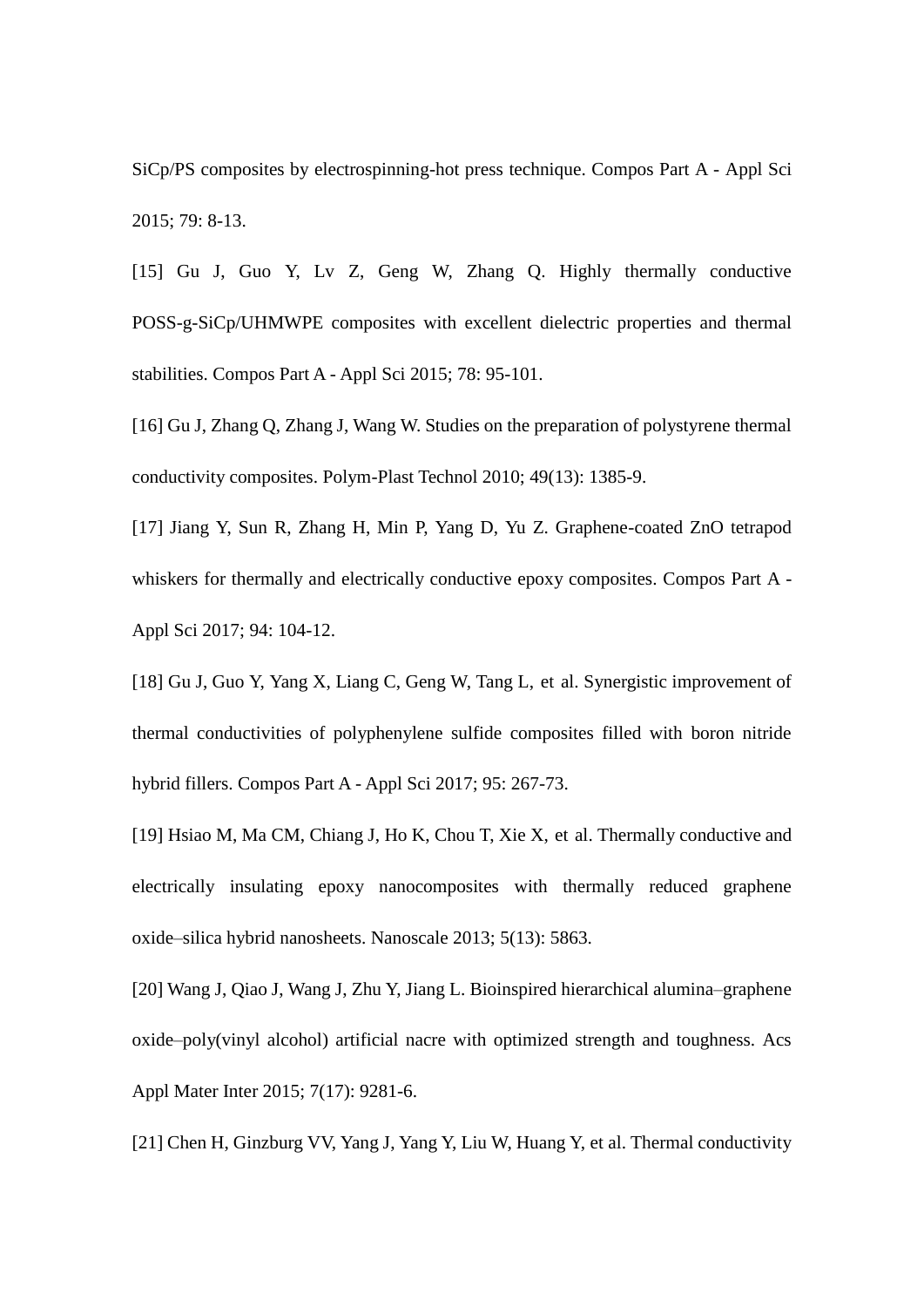of polymer-based composites: Fundamentals and applications. Prog Polym Sci 2016; 59: 41-85.

[22] Lee J, Jung H, Yu S, Man Cho S, Tiwari VK, Babu Velusamy D, et al. Boron nitride nanosheets (bnnss) chemically modified by "grafting-from" polymerization of poly(caprolactone) for thermally conductive polymer composites. Chem-Asian J 2016; 11(13): 1921-8.

[23] Huang X, Wang S, Zhu M, Yang K, Jiang P, Bando Y, et al. Thermally conductive, electrically insulating and melt-processable polystyrene/boron nitride nanocomposites prepared by in situ reversible addition fragmentation chain transfer polymerization. Nanotechnology 2015; 26(1): 15705.

[24] Yan W, Zhang Y, Sun H, Liu S, Chi Z, Chen X, et al. Polyimide nanocomposites with boron nitride-coated multi-walled carbon nanotubes for enhanced thermal conductivity and electrical insulation. J Mater Chem A 2014; 2(48): 20958-65.

[25] Yang X, Tang L, Guo Y, Liang C, Zhang Q, Kou K, et al. Improvement of thermal conductivities for PPS dielectric nanocomposites via incorporating NH2-POSS functionalized *n*BN fillers. Compos Part A - Appl Sci 2017; 101: 237-42.

[26] Shen X, Wang Z, Wu Y, Liu X, Kim J. Effect of functionalization on thermal conductivities of graphene/epoxy composites. Carbon 2016; 108: 412-22.

[27] Ding P, Zhang J, Song N, Tang S, Liu Y, Shi L. Growing polystyrene chains from the surface of graphene layers via RAFT polymerization and the influence on their thermal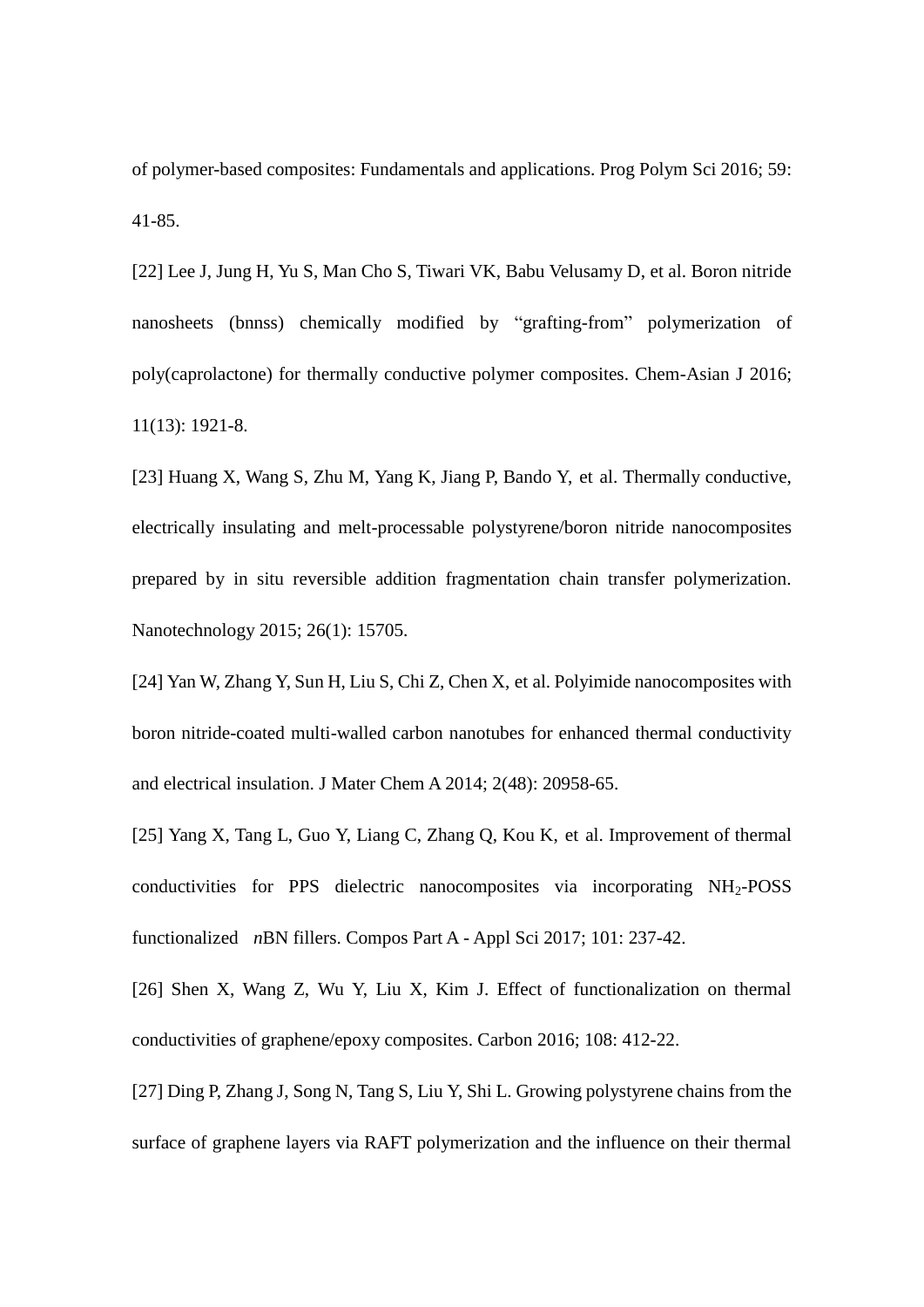properties. Compos Part A - Appl Sci 2015; 69: 186-94.

[28] Wang F, Drzal LT, Qin Y, Huang Z. Mechanical properties and thermal conductivity of graphene nanoplatelet/epoxy composites. J Mater Sci 2015; 50(3): 1082-93.

[29] Shen X, Wang Z, Wu Y, Liu X, He Y, Kim J. Multilayer graphene enables higher efficiency in improving thermal conductivities of graphene/epoxy composites. Nano Lett 2016; 16(6): 3585-93.

[30] Hu Y, Shen J, Li N, Ma H, Shi M, Yan B, et al. Comparison of the thermal properties between composites reinforced by raw and amino-functionalized carbon materials. Compos Sci Technol 2010; 70(15): 2176-82.

[31] Yu A, Ramesh P, Sun X, Bekyarova E, Itkis ME, Haddon RC. Enhanced thermal conductivity in a hybrid graphite nanoplatelet - carbon nanotube filler for epoxy composites. Adv Mater 2008; 20(24): 4740-4.

[32] Huang J, Zhu Y, Xu L, Chen J, Jiang W, Nie X. Massive enhancement in the thermal conductivity of polymer composites by trapping graphene at the interface of a polymer blend. Compos Sci Technol 2016; 129: 160-5.

[33] Cao J, Zhao J, Zhao X, You F, Yu H, Hu G, et al. High thermal conductivity and high electrical resistivity of poly(vinylidene fluoride)/polystyrene blends by controlling the localization of hybrid fillers. Compos Sci Technol 2013; 89: 142-8.

[34] Gong J, Liu Z, Yu J, Dai D, Dai W, Du S, et al. Graphene woven fabric-reinforced polyimide films with enhanced and anisotropic thermal conductivity. Compos Part A -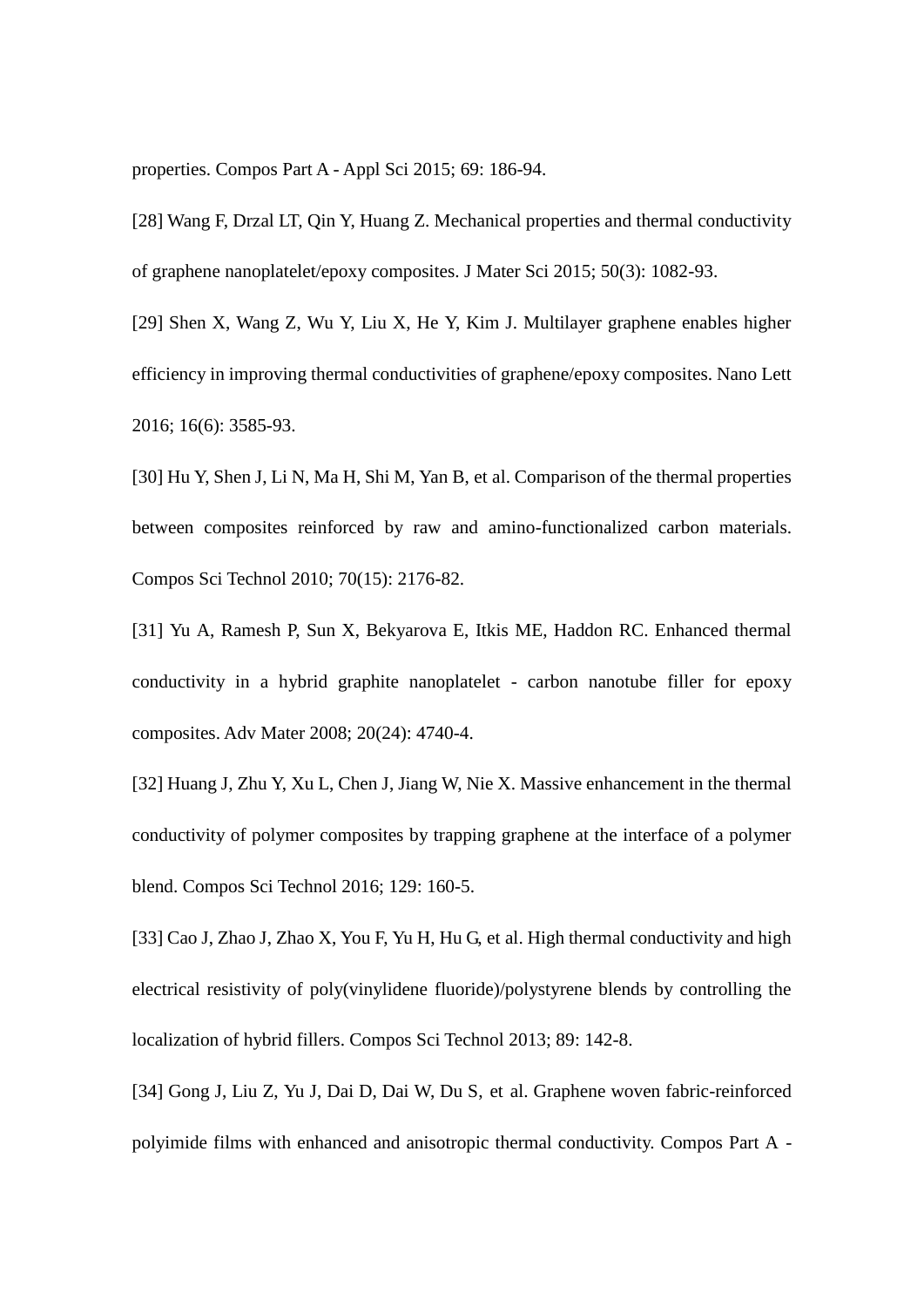Appl Sci 2016; 87: 290-6.

[35] Cui X, Ding P, Zhuang N, Shi L, Song N, Tang S. Thermal conductive and mechanical properties of polymeric composites based on solution-exfoliated boron nitride and graphene nanosheets: a morphology-promoted synergistic effect. Acs Appl Mater Inter 2015; 7(34): 19068-75.

[36] Alam FE, Dai W, Yang M, Du S, Li X, Yu J, et al. In situ formation of a cellular graphene frame work in thermoplastic composites leading to superior thermal conductivity. J Mater Chem A 2017; 5(13): 6164-9.

[37] Cui C, Yan D, Pang H, Jia L, Bao Y, Jiang X, et al. Towards efficient electromagnetic interference shielding performance for polyethylene composites by structuring segregated carbon black/graphite networks. Chin J Polym Sci 2016; 34(12): 1490-9.

[38] Zhou H, Deng H, Zhang L, Fu Q. Significant enhancement of thermal conductivity in polymer composite via constructing macroscopic segregated filler networks. Acs Appl Mater Inter 2017; 9(34): 29071-81.

[39] Lian G, Tuan C, Li L, Jiao S, Wang Q, Moon K, et al. Vertically aligned and interconnected graphene networks for high thermal conductivity of epoxy composites with ultralow loading. Chem Mater 2016; 28(17): 6096-104.

[40] Li X, Shao L, Song N, Shi L, Ding P. Enhanced thermal-conductive and anti-dripping properties of polyamide composites by 3D graphene structures at low filler content. Compos Part A - Appl Sci 2016; 88: 305-14.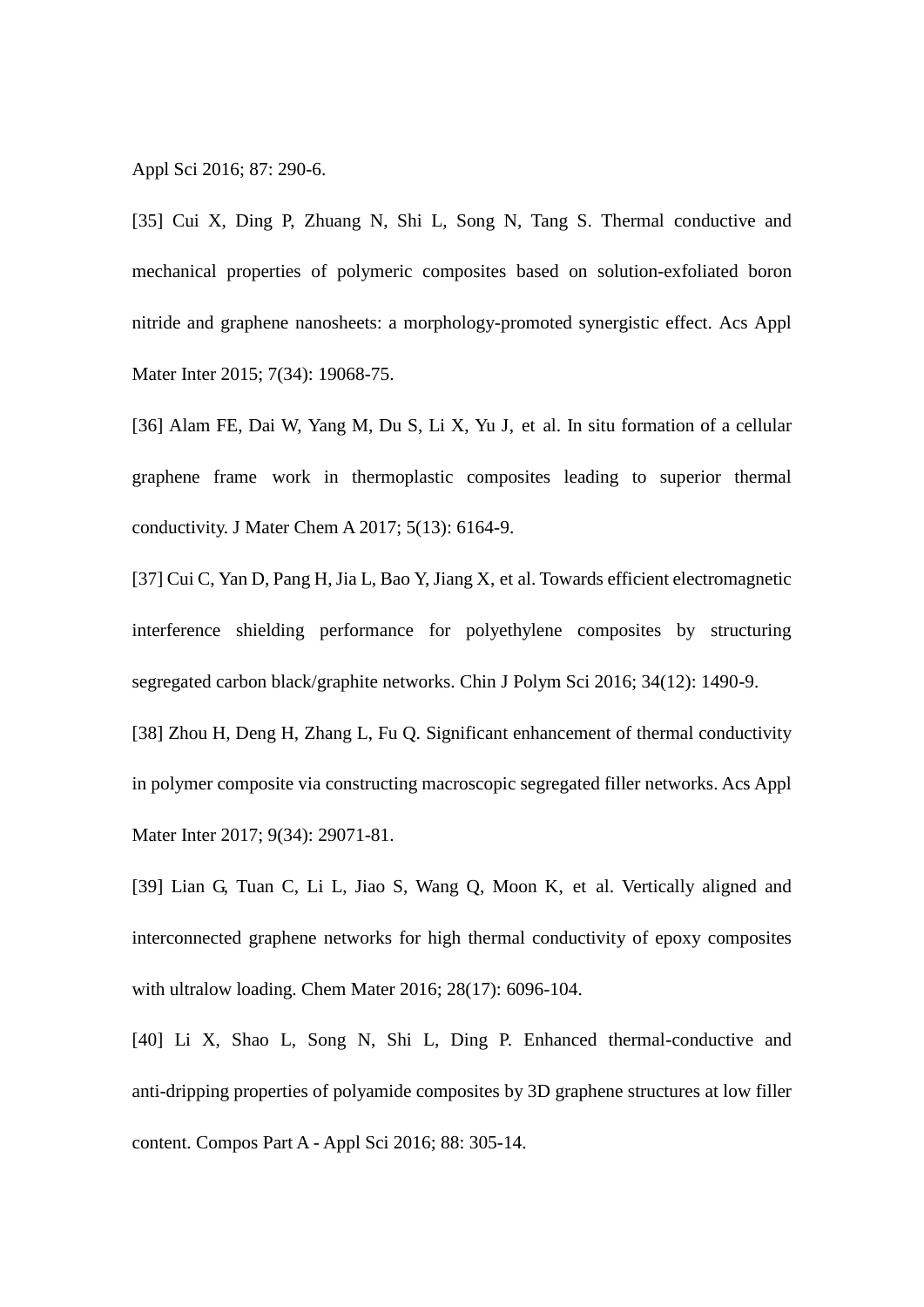[41] Yang J, Zhang E, Li X, Zhang Y, Qu J, Yu Z. Cellulose/graphene aerogel supported phase change composites with high thermal conductivity and good shape stability for thermal energy storage. Carbon 2016; 98: 50-7.

[42] Zeng X, Yao Y, Gong Z, Wang F, Sun R, Xu J, et al. Ice-templated assembly strategy to construct 3d boron nitride nanosheet networks in polymer composites for thermal conductivity improvement. Small 2015; 11(46): 6205-13.

[43] Shen H, Cai C, Guo J, Qian Z, Zhao N, Xu J. Fabrication of oriented hBN scaffolds for thermal interface materials. Rsc Adv 2016; 6(20): 16489-94.

[44] Shao L, Shi L, Li X, Song N, Ding P. Synergistic effect of BN and graphene nanosheets in 3D framework on the enhancement of thermal conductive properties of polymeric composites. Compos Sci Technol 2016; 135: 83-91.

[45] Liu Z, Shen D, Yu J, Dai W, Li C, Du S, et al. Exceptionally high thermal and electrical conductivity of three-dimensional graphene-foam-based polymer composites. Rsc Adv 2016; 6(27): 22364-9.

[46] Chen L, Hou X, Song N, Shi L, Ding P. Cellulose/graphene bioplastic for thermal management: Enhanced isotropic thermally conductive property by three-dimensional interconnected graphene aerogel. Compos Part A - Appl Sci 2018; 107: 189-96.

[47] Yorifuji D, Ando S. Enhanced thermal conductivity over percolation threshold in polyimide blend films containing ZnO nano-pyramidal particles: advantage of vertical double percolation structure. J Mater Chem 2011; 21(12): 4402-7.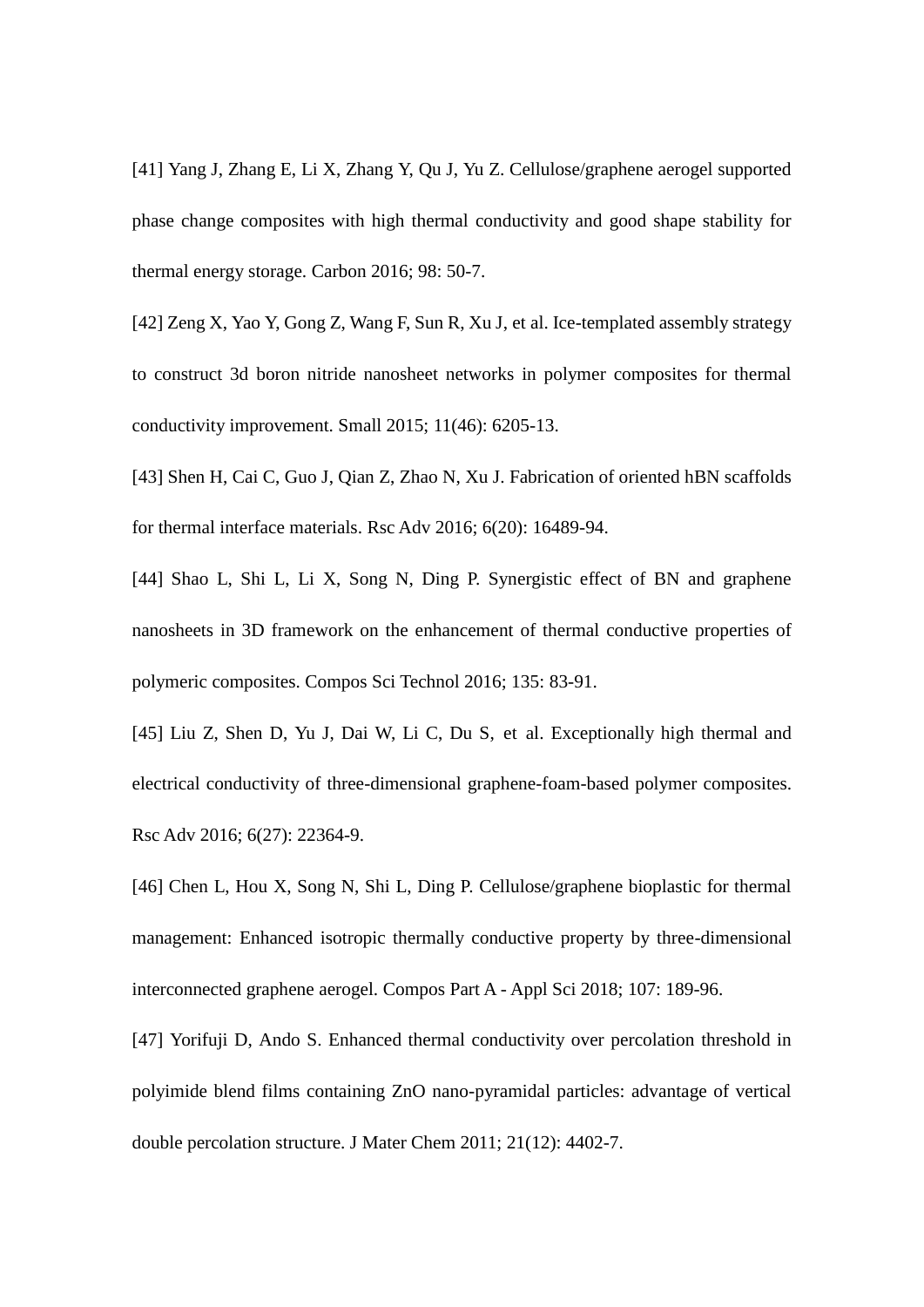[48] Cao J, Zhao X, Zhao J, Zha J, Hu G, Dang Z. Improved thermal conductivity and flame retardancy in polystyrene/poly(vinylidene fluoride) blends by controlling selective localization and surface modification of sic nanoparticles. Acs Appl Mater Inter 2013; 5(15): 6915-24.

[49] Ma CG, Xi DY, Liu M. Epoxy resin/polyetherimide/carbon black conductive polymer composites with a double percolation structure by reaction-induced phase separation. J Compos Mater 2013; 47(9): 1153-60.

[50] Chen J, Cui X, Zhu Y, Jiang W, Sui K. Design of superior conductive polymer composite with precisely controlling carbon nanotubes at the interface of a co-continuous polymer blend via a balance of  $\pi$ - $\pi$  interactions and dipole-dipole interactions. Carbon 2017; 114: 441-8.

[51] Mao C, Zhu Y, Jiang W. Design of electrical conductive composites: tuning the morphology to improve the electrical properties of graphene filled immiscible polymer blends. Acs Appl Mater Inter 2012; 4(10): 5281-6.

[52] Huang J, Mao C, Zhu Y, Jiang W, Yang X. Control of carbon nanotubes at the interface of a co-continuous immiscible polymer blend to fabricate conductive composites with ultralow percolation thresholds. Carbon 2014; 73: 267-74.

[53] Chen J, Du X, Zhang W, Yang J, Zhang N, Huang T, et al. Synergistic effect of carbon nanotubes and carbon black on electrical conductivity of PA6/ABS blend. Compos Sci Technol 2013; 81:1-8.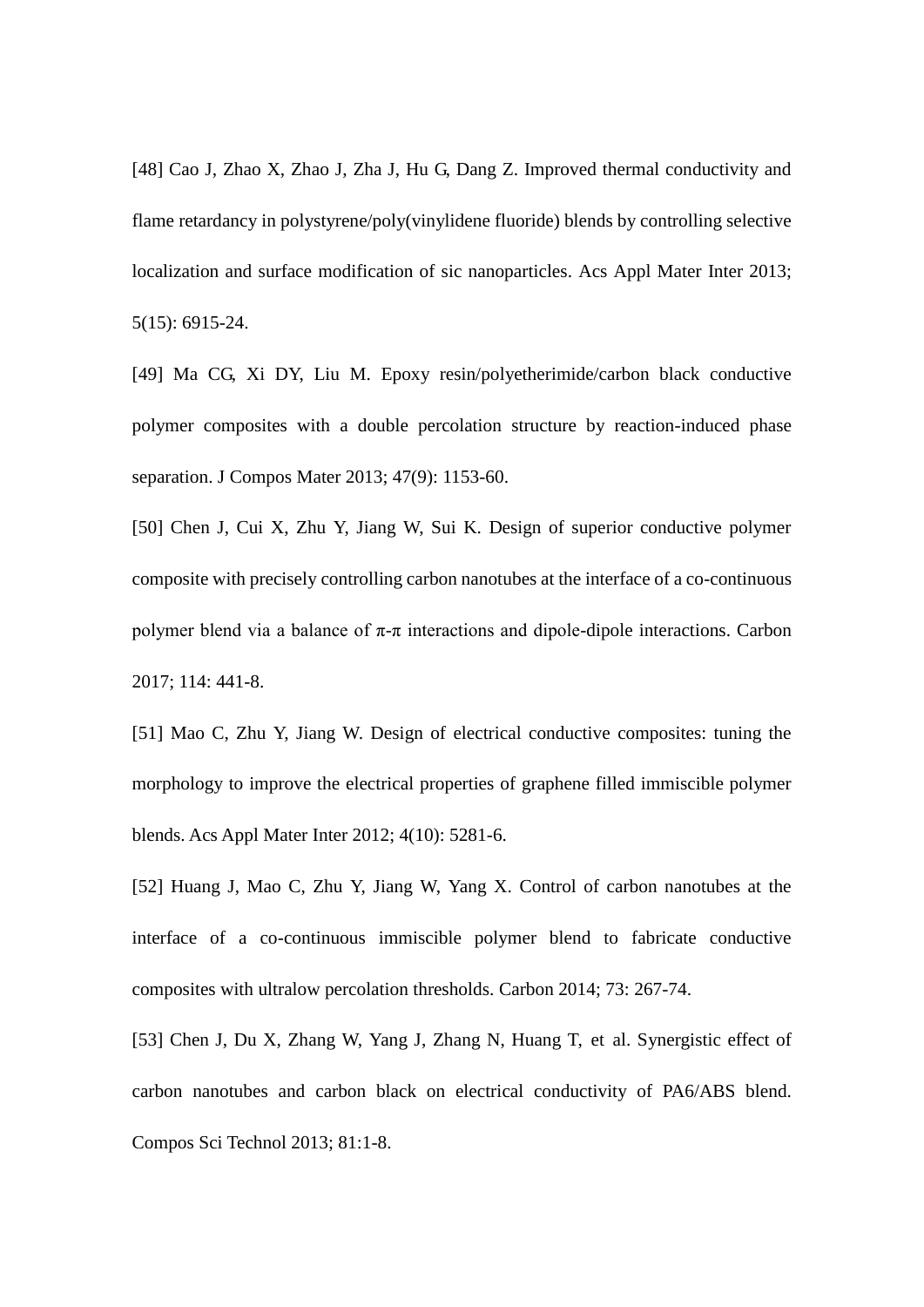[54] Chen J, Shi Y, Yang J, Zhang N, Huang T, Chen C, et al. A simple strategy to achieve very low percolation threshold via the selective distribution of carbon nanotubes at the interface of polymer blends. J Mater Chem 2012; 22(42): 22244-398.

[55] Deng H, Lin L, Ji M, Zhang S, Yang M, Fu Q. Progress on the morphological control of conductive network in conductive polymer composites and the use as electroactive multifunctional materials. Prog Polym Sci 2014; 39(4): 627-55.

[56] Zhang Y, Shi W, Chen F, Han C C. Dynamically asymmetric phase separation and morphological structure formation in the epoxy/polysulfone blends. Macromolecules 2011; 44(18): 7465-72.

[57] Zhang Y, Chen F, Liu W, Zhao S, Liu X, Dong X, et al. Rheological behavior of the epoxy/thermoplastic blends during the reaction induced phase separation. Polymer 2014; 55(19): 4983-9.

[58] Wang M, Yu Y, Li S. Polymerization-induced phase separation in polyethersulfone modified epoxy resin systems: effect of curing reaction mechanism. Sci China Ser B 2007; 50(4): 554-61.

[59] Yu Y, Wang M, Gan W, Tao Q, Li S. Polymerization-induced viscoelastic phase separation in polyethersulfone-modified epoxy systems. J Phys Chem B 2004; 108(20): 6208-15.

[60] Liu C, Ma F, Zhang Z, Yang J, Wang Y, Zhou Z. Selective localization of organic montmorillonite in  $poly_{1}$ -lactide)/poly(ethylene vinyl acetate) blends and the resultant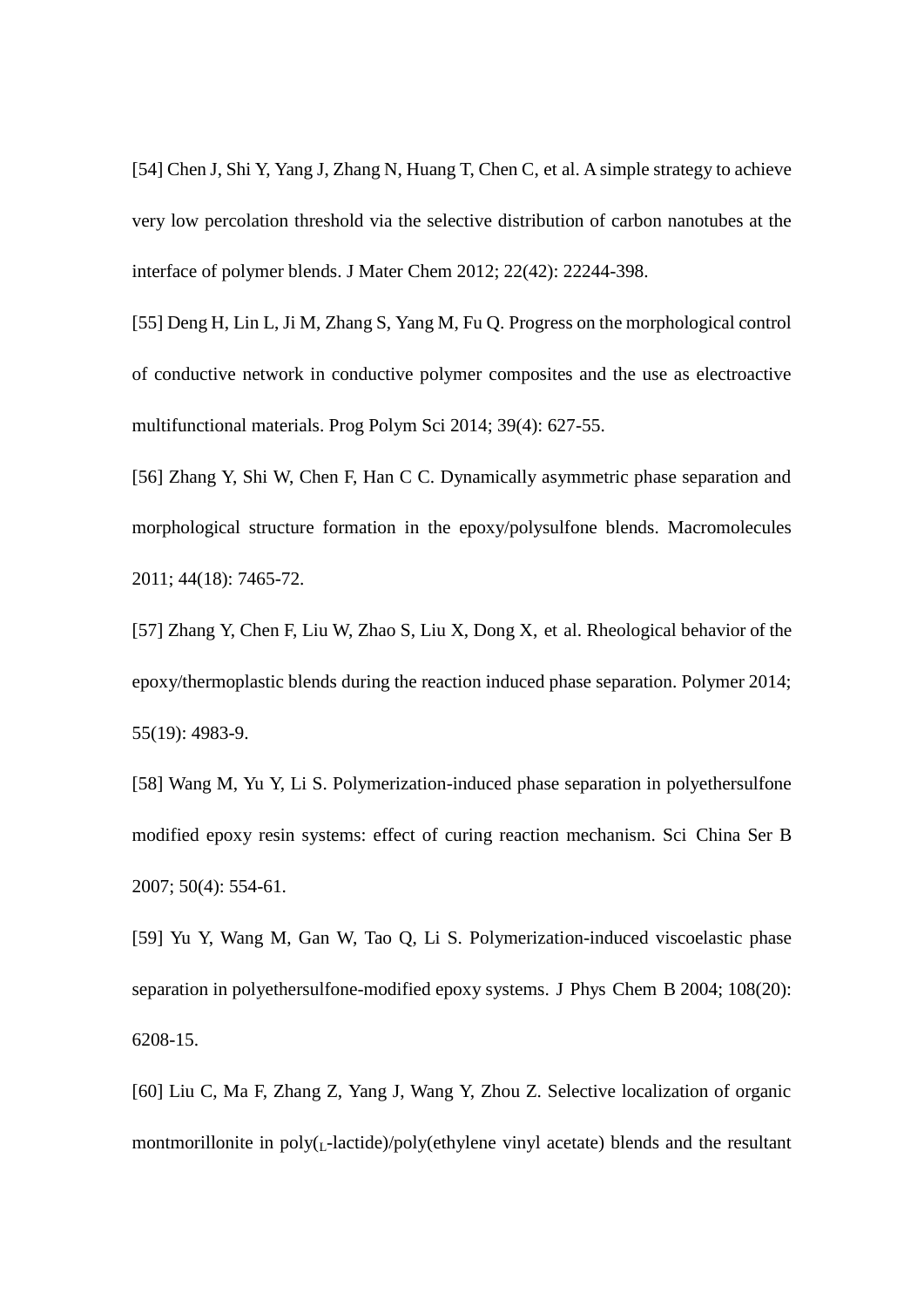properties. Compos Part B - Eng 2017; 123: 1-9.

[61] Abbasian A, Ghaffarian SR, Mohammadi N, Fallahi D. The contact angle of thin-uncured epoxy films: thickness effect. Coll Surf A 2004; 236(1-3): 133-40.

[62] Wu D, Lin D, Zhang J, Zhou W, Zhang M, Zhang Y, et al. Selective localization of nanofillers: effect on morphology and crystallization of pla/pcl blends. Macromol Chem Phys 2011; 212(6): 613-26.

[63] Zhu D, Li X, Wang N, Wang X, Gao J, Li H. Dispersion behavior and thermal conductivity characteristics of  $Al_2O_3-H_2O$  nanofluids. Curr Appl Phys 2009; 9(1): 131-9. [64] Gustavsson M, Karawacki E, Gustafsson SE. Thermal conductivity, thermal diffusivity, and specific heat of thin samples from transient measurements with hot disk sensors. Rev Sci Instrum 1994; 65(12): 3856-9.

[65] Goldel A, Marmur A, Kasaliwal GR, Potschke P, Heinrich G. Shape-dependent localization of carbon nanotubes and carbon black in an immiscible polymer blend during melt mixing. Macromolecules 2011; 44(15): 6094-102.

[66] Li Y, Wang S, Zhang Y, Zhang Y. Carbon black-filled immiscible polypropylene/epoxy blends. J Appl Polym Sci 2006; 99(2): 461-71.

[67] Wu G, Asai S, Sumita M, Yui H. Entropy penalty-induced self-assembly in carbon black or carbon fiber filled polymer blends. Macromolecules 2002; 35(3): 945-51.

[68] Gubbels F, Jerome R, Vanlathem E, Deltour R, Blacher S, Brouers F. Kinetic and thermodynamic control of the selective localization of carbon black at the interface of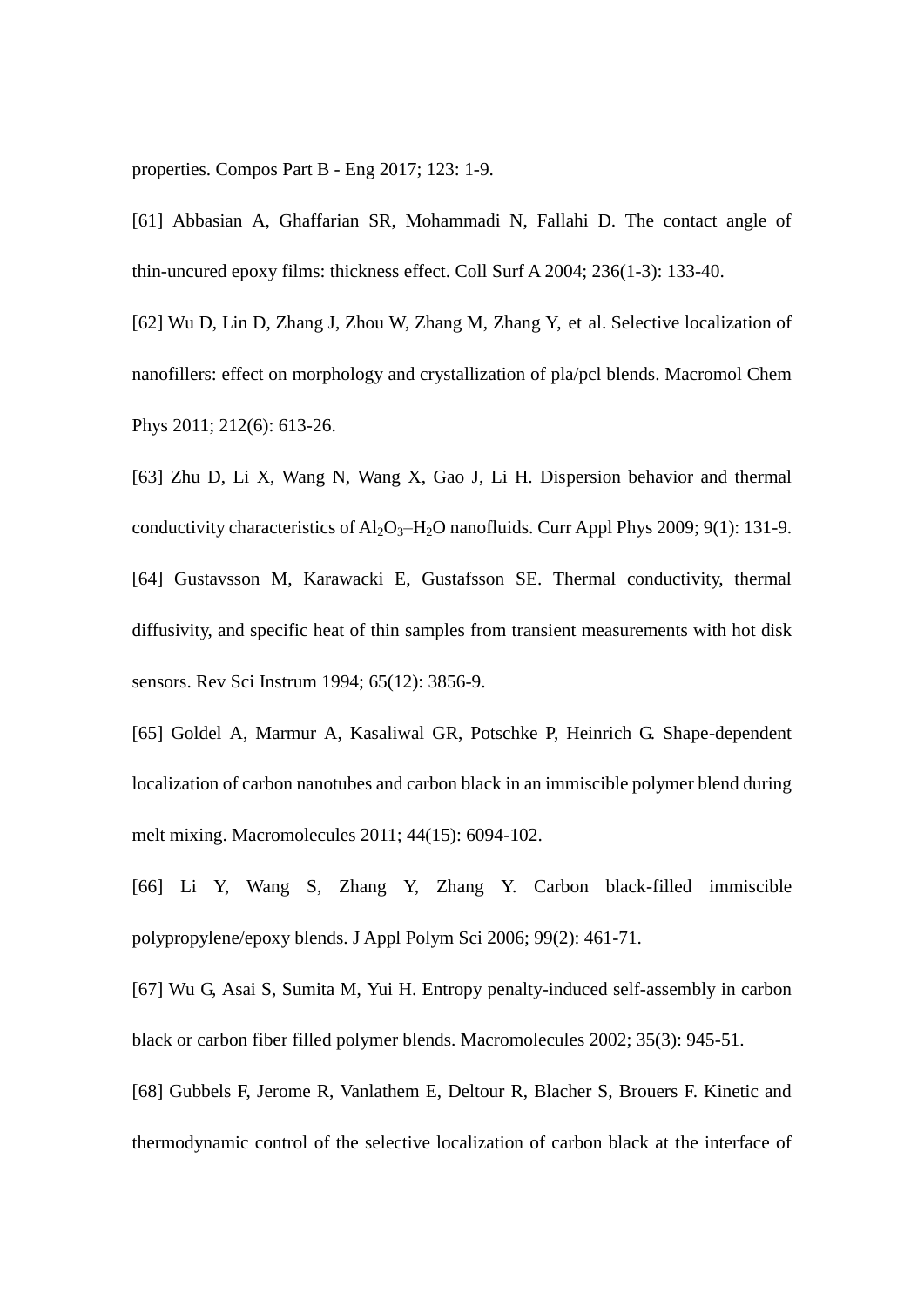immiscible polymer blends. Chem Mater 1998; 10(5): 1227-35.

[69] Sumita M, Sakata K, Asai S, Miyasaka K, Nakagawa H. Dispersion of fillers and the electrical-conductivity of polymer blends filled with carbon-black. Polym Bull 1991; 25(2): 265-71.

[70] Wu S. Polymer interface and adhesion. New York: M. Dekker;1982.

[71] Owens DK, Wendt RC. Estimation of the surface free energy of polymers. J Appl Polym Sci 1969; 13(8): 1741-7.

[72] Kishi H, Tanaka S, Nakashima Y, Saruwatari T. Self-assembled three-dimensional structure of epoxy/polyethersulphone/silver adhesives with electrical conductivity. Polymer 2016; 82: 93-9.

[73] Liu Y, Zhong X, Zhan G, Yu Y, Jin J. Effect of mesoscopic fillers on the polymerization induced viscoelastic phase separation at near- and off-critical compositions. J Phys Chem B 2012; 116(12): 3671-82.

[74] Gu J, Zhang Q, Li H, Tang Y, Kong J, Dang J. Study on preparation of  $SiO_2/epoxy$ resin hybrid materials by means of sol-gel. Polym-Plast Technol 2007; 46(12): 1129-34.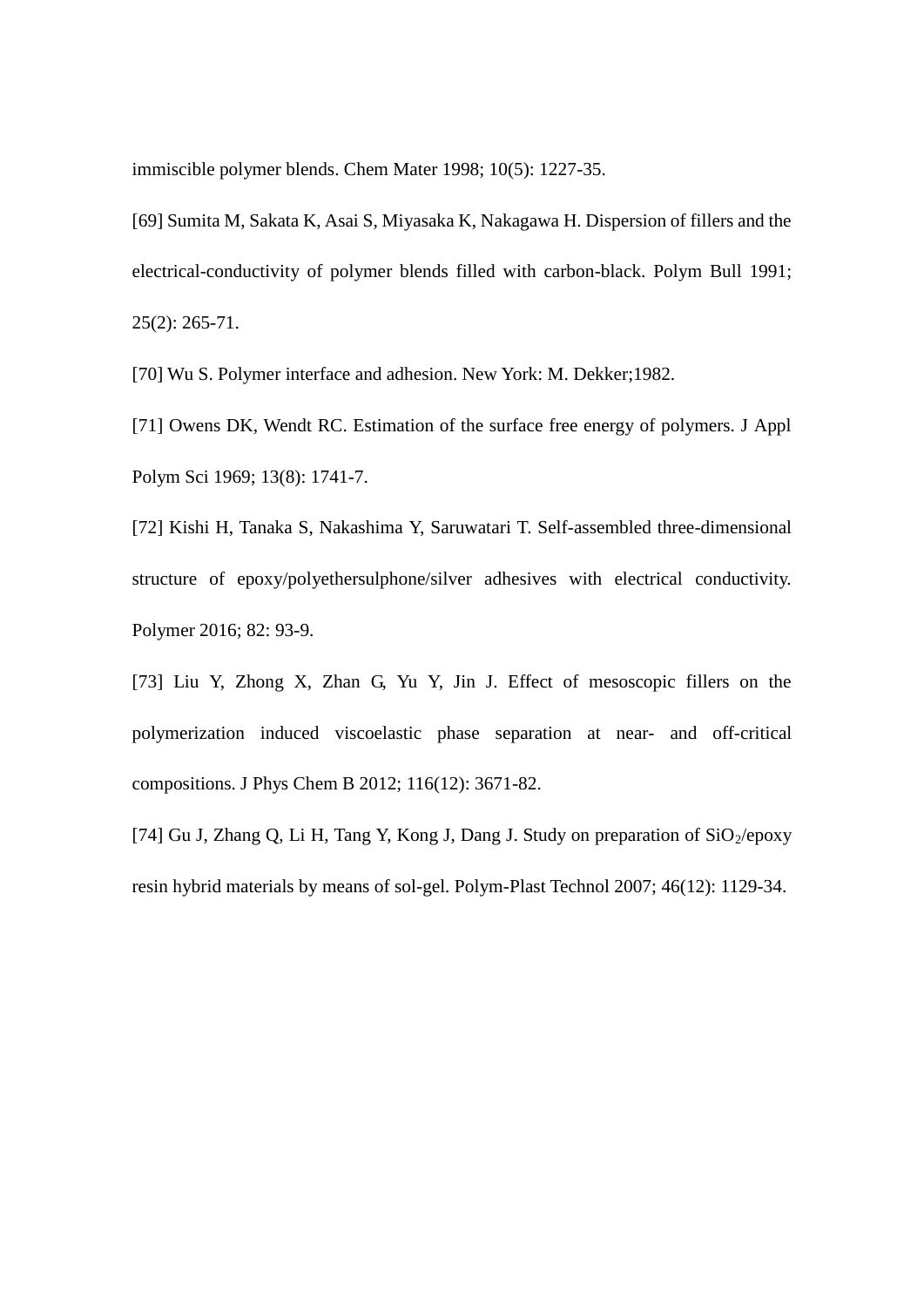### **Figures caption:**

**Fig. 1** Schematic showing the preparation of epoxy/PES/GNPs composites.

Fig. 2 OM images of epoxy/PES composites with various weight ratios: (a)  $10w/1w$ ; (b)  $10w/2w$ ; (c) 10w/3w.

**Fig. 3** SEM micrographs of phase inversion structure. The elemental content of areas in the micrographs was analyzed by energy dispersive spectrometer.

**Fig. 4** SEM images of epoxy/PES/GNPs and epoxy/GNPs composites at different GNP contents. Epoxy/PES/GNPs: (A) 3 wt% GNPs; (B) 7 wt% GNPs ; (C) 10 wt% GNPs; (D) 15 wt% GNPs; epoxy/GNPs: (a) 3 wt% GNPs; (b) 7 wt% GNPs ; (c) 10 wt% GNPs; (d) 15 wt% GNPs.

**Fig. 5** OM images of epoxy/PES/GNPs and epoxy/GNPs composites at different GNPs contents. Epoxy/PES/GNPs: (A) 3 wt% GNPs; (B) 7 wt% GNPs ; (C) 10 wt% GNPs; (D) 15 wt% GNPs; epoxy/GNPs: (a) 3 wt% GNPs; (b) 7 wt% GNPs ; (c) 10 wt% GNPs; (d) 15 wt% GNPs.

**Fig. 6** TEM images of the GNP distribution in (a) the epoxy/PES/1 wt% GNPs composite and (b) the epoxy/PES/7 wt% GNPs composite.

**Fig. 7** Thermal conductivities of epoxy/PES/GNPs and epoxy/GNPs composites as a function of GNP content.

**Fig. 8** (a) IR images of  $(\mathbb{O})$  pure epoxy,  $(\mathbb{O})$  epoxy/10 wt% GNPs and  $(\mathbb{O})$  epoxy/PES/10 wt% GNPs with heating time; (b) surface temperature variation of samples with heating time

**Fig. 9** Structure evolution of thermally conductive epoxy/PES/GNPs composites with RIPS

**Table 1** The surface energy data of components.

**Table 2** Interfacial tensions  $\gamma_{A-B}$  between different components calculated using the harmonic and geometric mean equations.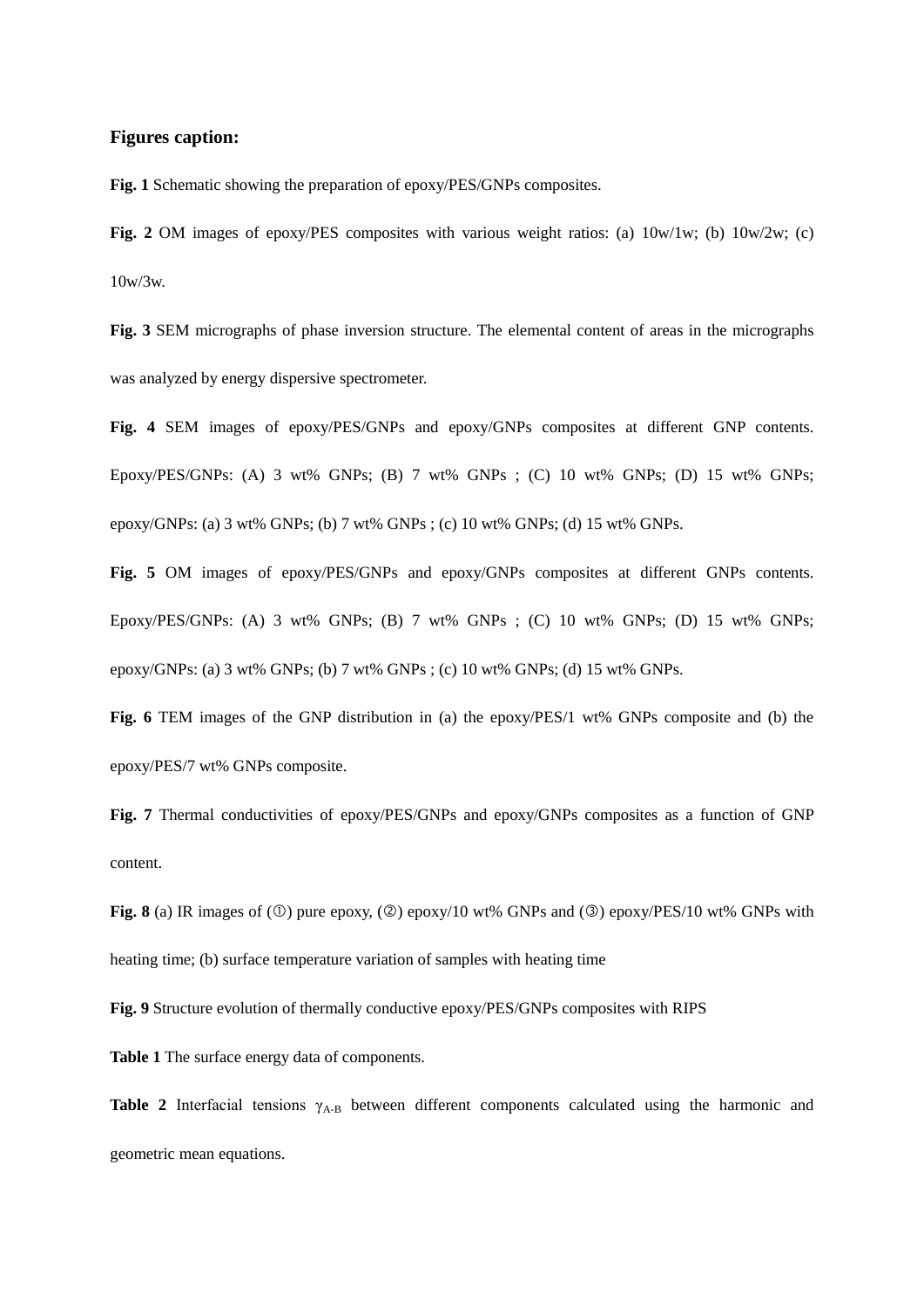**Table 3** Wetting coefficient as calculated using the harmonic and geometric mean equation.

**Table 4** The impact strength of pure epoxy and epoxy composites



Fig. 1



Fig. 2

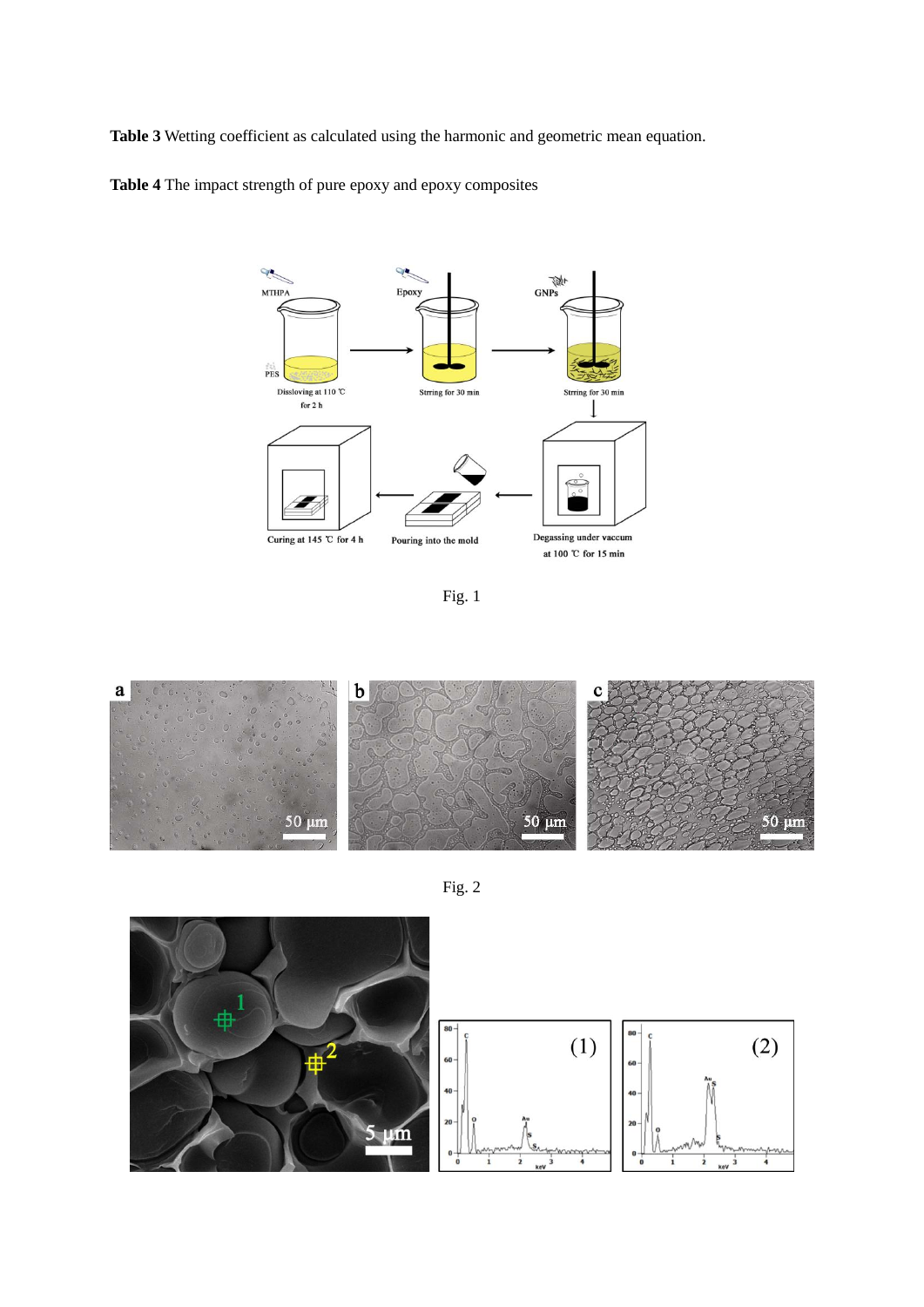



Fig. 4



Fig. 5

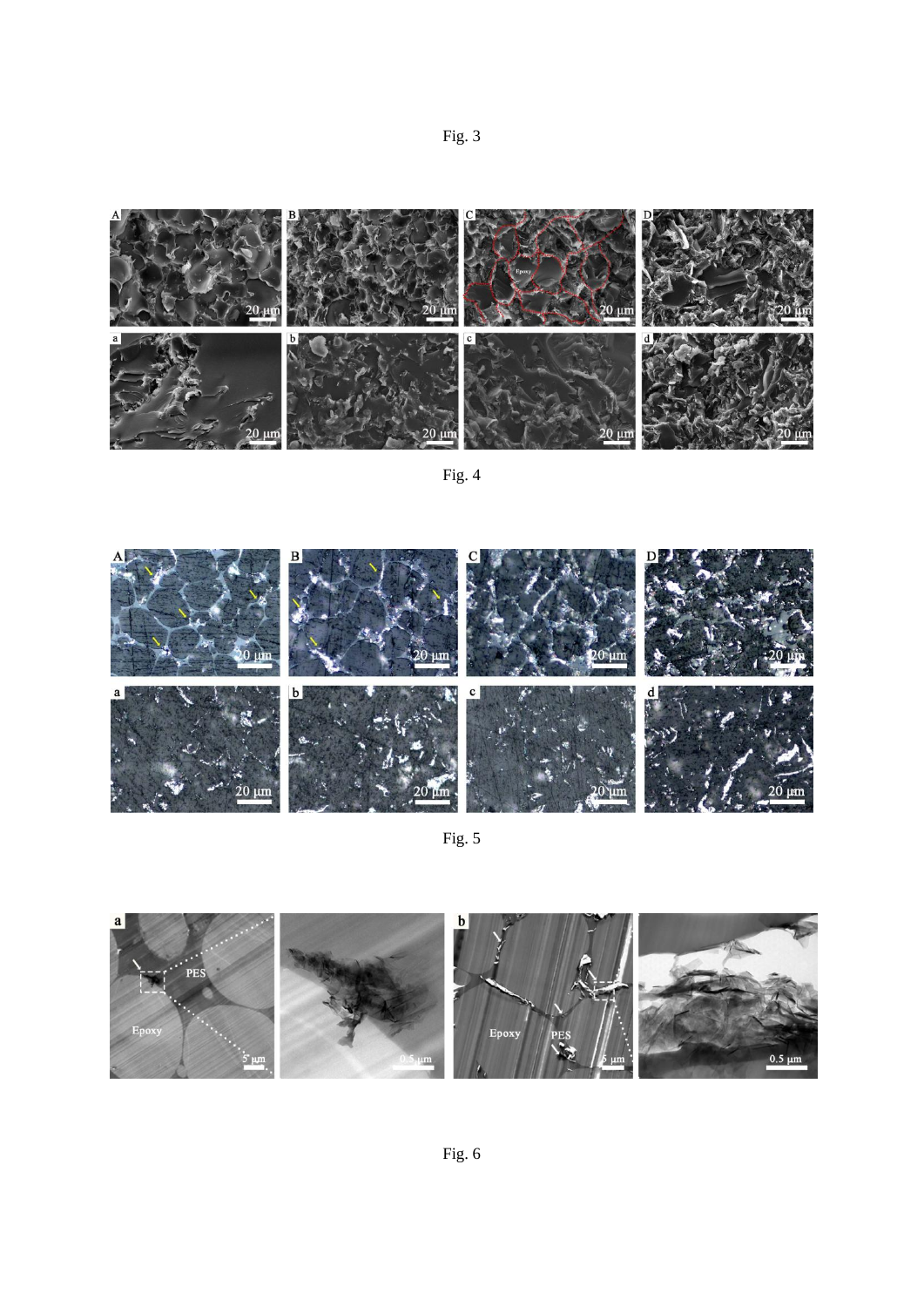

Fig. 7



Fig. 8



Fig. 9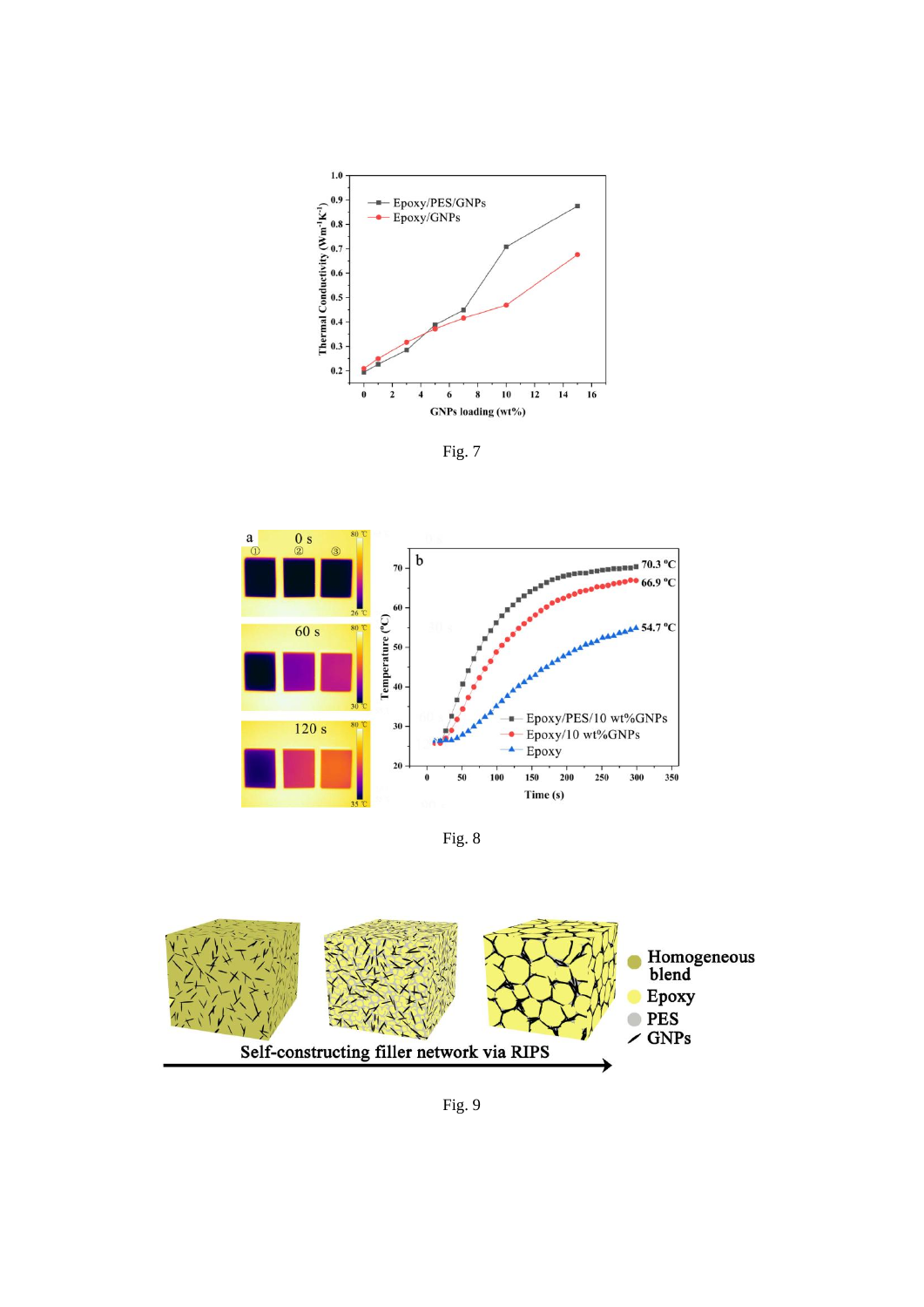| Components  | $\gamma^d$ (mN m <sup>-1</sup> ) | $\gamma^{\rm p}$ (mN m <sup>-1</sup> ) | $\gamma$ (mN m <sup>-1</sup> ) |
|-------------|----------------------------------|----------------------------------------|--------------------------------|
| <b>PES</b>  | 27.9                             | 9.8                                    | 37.7                           |
| Epoxy       | 38.5                             | 13.7                                   | 52.2                           |
| <b>GNPs</b> | 39.5                             | 6.6                                    | 46.1                           |
|             |                                  |                                        |                                |

| v.<br>٧<br>۰.<br>٠<br>٠<br>× |
|------------------------------|
|------------------------------|

|                     | $\gamma_{A-B}$ (mN m <sup>-1</sup> )      |                                           |  |  |  |
|---------------------|-------------------------------------------|-------------------------------------------|--|--|--|
| Component<br>couple | Based on the harmonic mean                | Based on the geometric mean               |  |  |  |
|                     | equation                                  | equation                                  |  |  |  |
| PES-GNPs            | 2.62                                      | 1.48                                      |  |  |  |
| Epoxy-GNPs          | 2.50                                      | 1.29                                      |  |  |  |
| PES-Epoxy           | 2.64                                      | 1.48                                      |  |  |  |
| Table 2             |                                           |                                           |  |  |  |
|                     |                                           |                                           |  |  |  |
| Composite           | $\omega$ <sub>a</sub> calculated from the | $\omega$ <sub>a</sub> calculated from the |  |  |  |
|                     | harmonic mean equation                    | geometric mean equation                   |  |  |  |
| Epoxy/PES/GNPs      | 0.05                                      | 0.02                                      |  |  |  |

Table 3